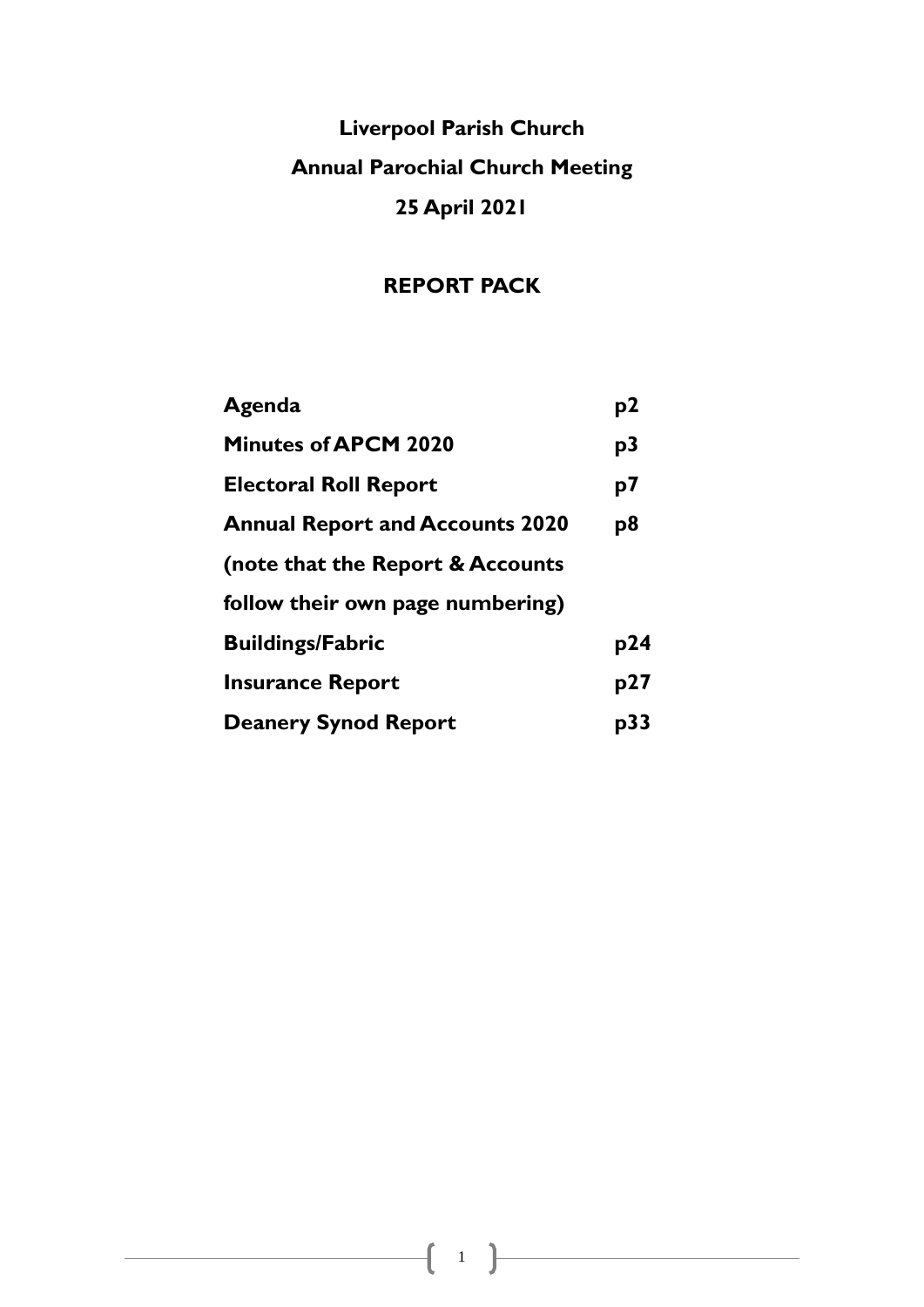# **Annual Parochial Church Meeting**

# **25 April 2021**

# **AGENDA**

# **ANNUAL MEETING OF PARISHIONERS**

1. Minutes of last Meeting of Parishioners on Sunday 25 October 2020

- 2. Matters arising from the minutes
- 3. Election of Churchwardens

# **ANNUAL PAROCHIAL CHURCH MEETING**

- 1. Minutes of last APCM on Sunday 25 October 2020
- 2. Matters arising from the minutes
- 3. To receive:
	- a) Annual Report on the Electoral Roll
	- b) Annual Report on the PCC and activities of the parish generally
	- c) Accounts and Statements of Funds and Property for the year ending 31st December 2020
	- d) Fabric Report
	- e) Churchwardens Reports
	- f) Deanery Synod Report
- 4. Elections:
	- a) Election of Parochial Church Councillors
	- b) Election of a Deanery Synod representative
- 5. Appointments:
	- a) Sidespersons
	- b) Independent Examiner
- 6. Any other business (as notified in advance)

The Rector's Report will be given during the sermon at the Parish Eucharist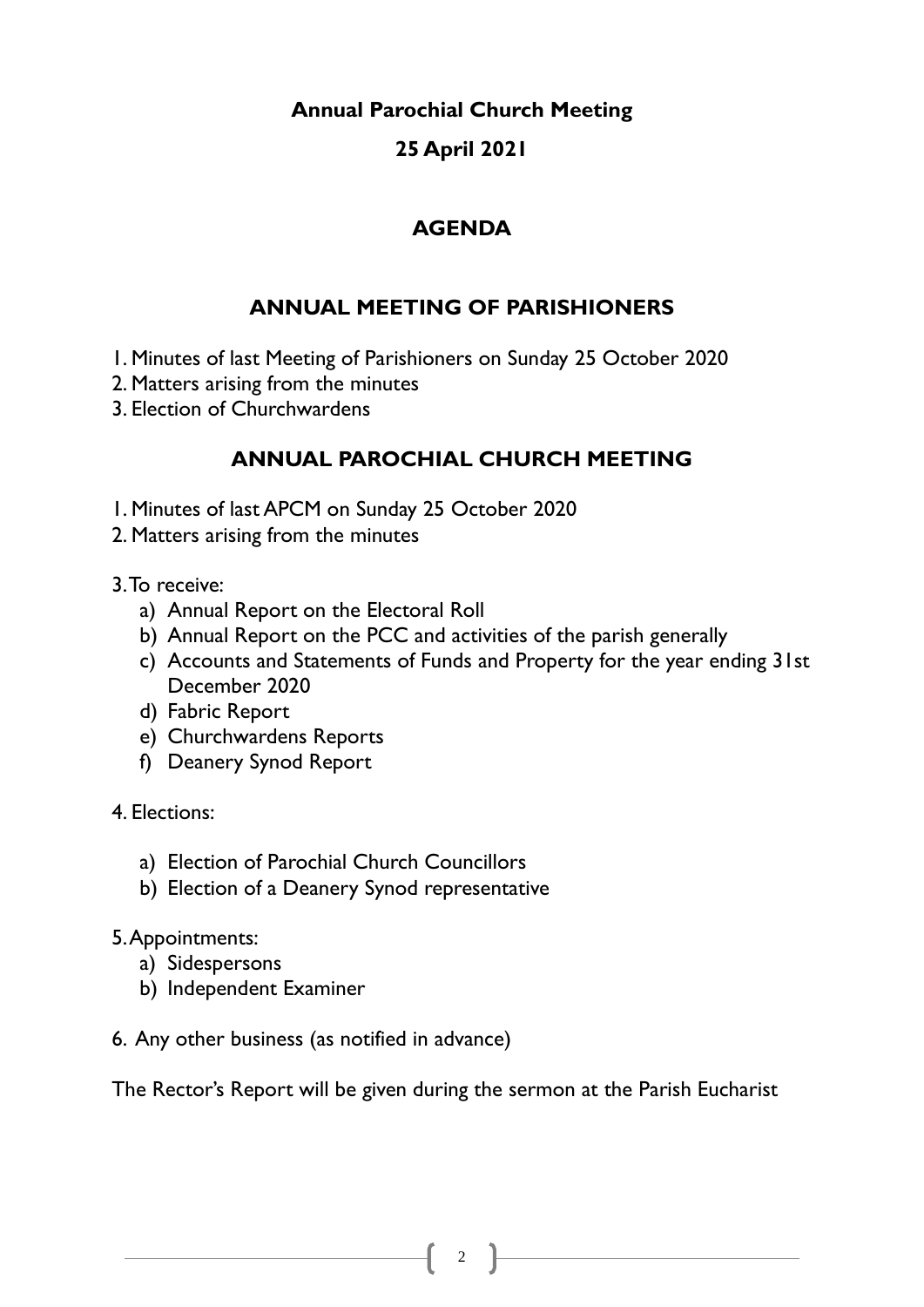# **OUR LADY & ST. NICHOLAS, LIVERPOOL**

# **ANNUAL PAROCHIAL CHURCH MEETING**

**M I N UT E S** of the APCM held on Sunday 25<sup>th</sup> October 2020 during the course of the 10am Parish Eucharist.

**PRESENT: 75 adults and 13 children.** 

**APOLOGIES**were received from Margaret Sadler, Mark Boardman and Pamela Boardman.

The Rector explained that, following the pandemic, the rules around the holding of APCMs had been relaxed, the church having until  $31<sup>st</sup>$  October to hold a meeting and complete the mandatory business. Fr Crispin had recommended a format of APCM within the Eucharist with the intention of causing minimal disruption to the weekly service at a time when there was little appetite for a lengthy meeting; however, he stressed that there would be opportunity for scrutiny of the reports both on line and via hard copies that would be made available. The Rector invited anyone who wished to raise issues with any aspect of the Report Pack to speak to him or any other relevant church officer.

# **ANNUAL MEETING OF PARISHIONERS**

- **1. Minutes of the last APCM:** The Minutes of the meeting held on Sunday 7<sup>th</sup>April 2019 were received by the members present and the contents agreed for signing by the Rector.
- 2. **Matters Arising from the Minutes:** There were no matters arising not otherwise covered by the Agenda.
- 3. **Election of Church Wardens:** There were two nominations for the posts of Churchwarden, Eva Cookey and Pauline Lewis being duly elected.

Signed…………………………………. Dated 25 April 2021 Chairman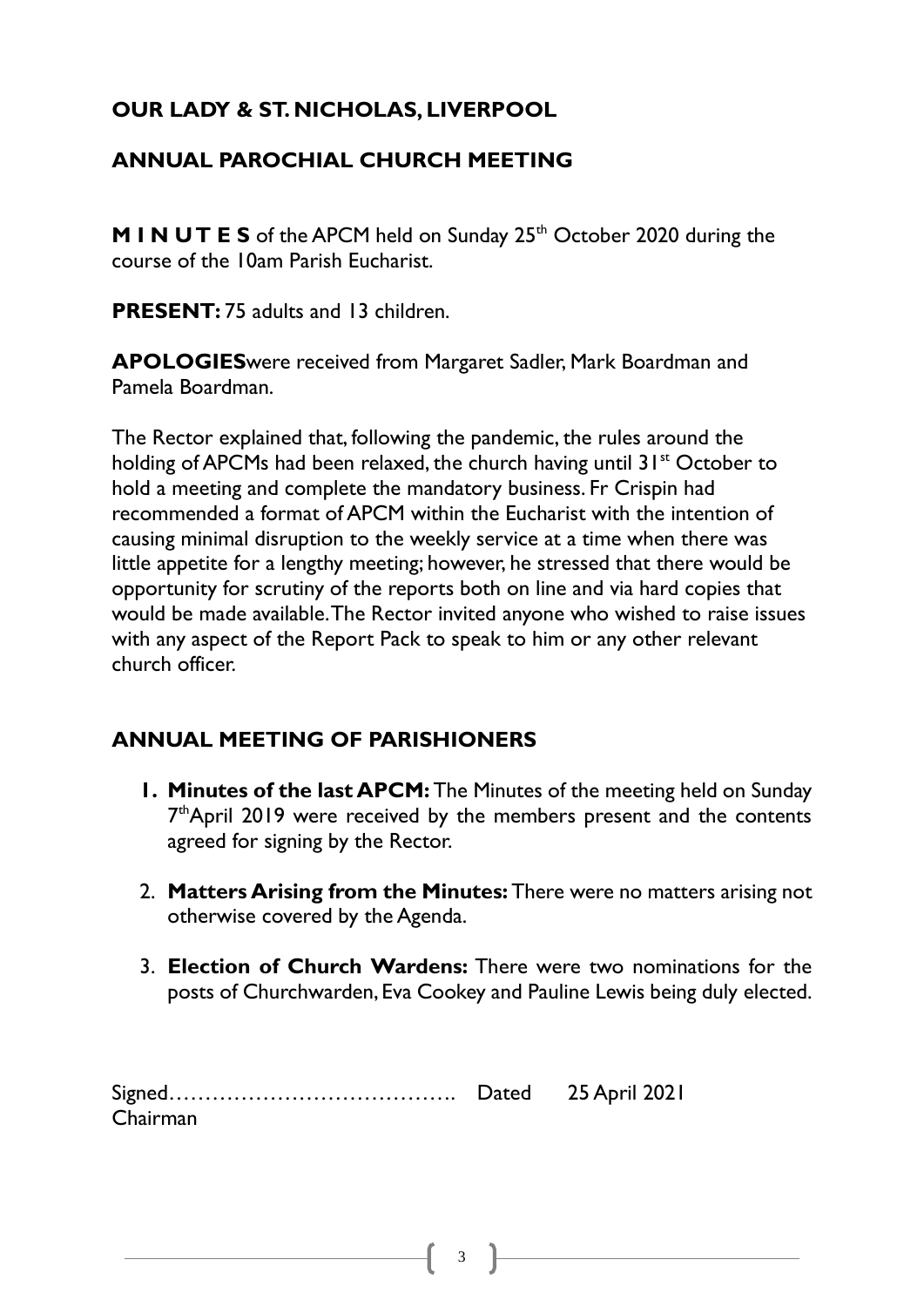# **ANNUAL PAROCHIAL CHURCH MEETING**

- **1. Minutes of the last APCM:** The Minutes of the meeting held on 7th April 2019 had been made available in electronic and hard copy. They were agreed by the members present and would be signed by the Rector.
- **2. Matters Arising from the Minutes:** There were no matters arising not otherwise covered by the Agenda.

# **3. Matters to be received:**

Items 3(a) to 3(f) had been made available in electronic and hard copy consolidated into a Report Pack (Appendix A attached to these minutes). The Rector invited those present to raise any issues on the contents of any of these reports. In the absence of any issues the Report Pack was accepted unanimously.

Fr Crispin provided the following verbal report:

When delivering a report to the Annual Parochial Church Meeting, I normally try and stress what a fine and united church community we are; when I preach a sermon, I normally try and contrast opposing viewpoints to drill down in our understanding. And so as I try and deliver both a sermon and a report, I ask myself where I should begin. Unity or contrast? In fact our church life is often about looking for unity when we are not entirely convinced it is there. This has always been the case, which is why the Creeds developed. When we say the Nicene Creed together later, it is a corporate statement to show that we all believe the same thing. For the first thousand years after they were written, the Church always had the handy enforcement tool of excommunication, and sometimes just execution, of those who did not join in. So we say the Creed together, but although we do not shout about it, we all believe different things about it. This is one reason why we have chosen the Creed for our Confirmation preparation theme in the sessions which start this evening: let us tease out what we really do believe. But even in this congregation we would encounter a variety of views on creation, godhead, virgin birth, and resurrection, all springing from the Creed we say together. As a church community, I can confidently and proudly say that we do not agree on theology. The tyranny of agreement leads to minds closed to the dynamism of God, who cannot be constrained by a human summary of his existence. But there are things which, as a church community, we do agree on. The way that we, as a church community, have handled the last few months has made me particularly proud. There has been a unanimous approach that the default position of churches is that they should be open and public worship should take place, and that anything other than this is an exception. At every stage we have worked together to restore the default position, and with this common aim we have tested different approaches against each other, and we have stepped up to roles and tasks which we had not previously undertaken. Whilst we have taken everything in our stride, it was due to a lot of people working very hard, for which I am very grateful. This work, and the generosity of all the congregation, means that we have maintained a focus on ministry and pastoral care, on outreach and engagement, whilst not even denting the financial and institutional resilience which we have built over the last few years. But that unity has been evident in other areas as well.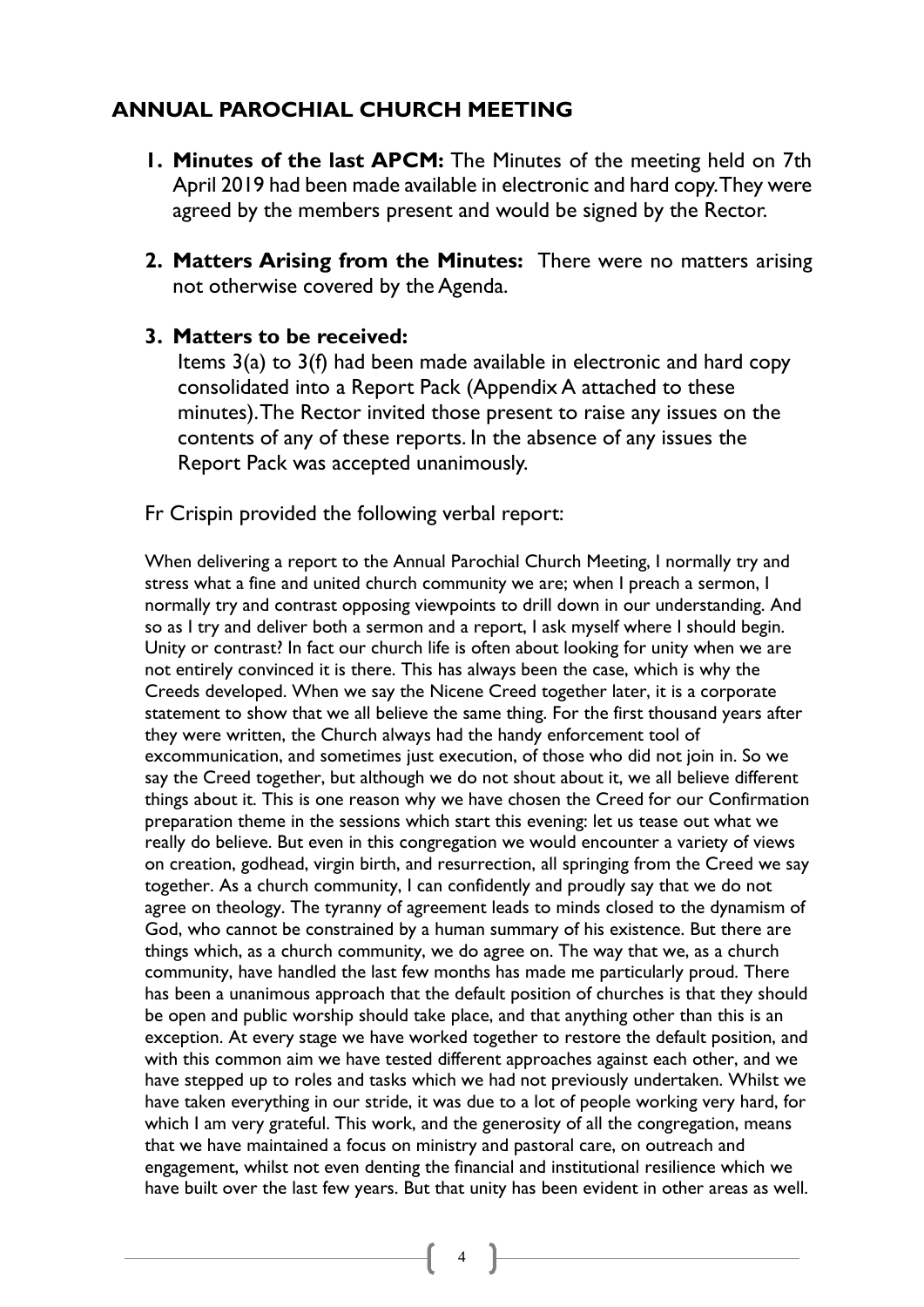Last week we saw yet more remarkable scenes in parliament at a time when the nation needs to be united. Just weeks after the pay increase for Members of Parliament was revealed, those same people have presented a less than generous financial package to those areas of the north of England being moved into Tier 3 and – to the genuine shock of so many – have withdrawn the provision for out-of-term support for those who receive free school meals, provision which itself was hard-won earlier in the summer. In the face of this, and within twenty-four hours of the vote in Parliament, the Church Council decided to put all the cash resources of our educational charity towards supporting those on free school meals in a local school. The conversation with the school began on Thursday, and I hope that over the next few months we can spend as much as we can on this. If this little-known charity controlled by the Church Council has been inactive in recent years, then it was because we were waiting for a rainy day, and at the moment it is raining. Even if we understand the Creed differently, there is obviously an underlying unity which governs our church community. What is it that we believe in which is drawing us together? Much of this relies on our standpoint. The challenge of the Creeds is that they are a series of definitive statements which we believe have been revealed by God to his Church, but they rely on a level of objective belief which not all are ready to make, and that includes people who identify as Christians. I can assent to the statements in the Creed with conviction, but only once I have explored what they might mean, how we might interpret them, and what filters we have placed on the source of revelation. So let us construct our Creed today on our unity, moving from the objective to the subjective. Look at ourselves, and what do we find? When we drill down beneath the public-facing unity I have described, we find that it can be summed up in statements we already know from today's Gospel: "You shall love the Lord your God with all your heart, and with all your soul, and with all your mind." This is the greatest and first commandment. And a second is like it: "You shall love your neighbour as yourself." On these two commandments hang all the law and the prophets.'" We call this a commandment, but it is in fact a Creed to which we assent. And it is an old Creed, because it picks up the language from our Old Testament reading in Leviticus, when God says, "You shall not hate in your heart anyone of your kin; you shall reprove your neighbour, or you will incur guilt yourself. You shall not take vengeance or bear a grudge against any of your people, but you shall love your neighbour as yourself: I am the Lord." This Creed starts by asking us what we believe about ourselves and our actions, and in this we find unity. Love your neighbour as yourself. We cannot leave it there, though, because what we believe about ourselves and our actions can be common to all people without a shared belief in the God who became present among us as Jesus Christ. The subjective – in this case what we believe about ourselves – needs to turn into some objective statements about God. Of course many have tried. For example, the cartesian proof is that because my own existence is proven because I am thinking, therefore anything which I can envisage must be a reality, and therefore the perfection which I envisage as God must be real. You don't have to accept that proof, but I say it to illustrate the leap which we can make from lived experience to objective definition. The objective definition which the Church has given us is the Creed and if you think it is a divisive document, then dig down and find where the Creed is real and incarnate in your own life. Which of us does not believe that we must love our neighbour? In you, in me, this is the indwelling of God. A church which does nothing is not a church, and although the Annual Parochial Church Meeting often looks backwards in church life, it is our shared belief which has carried us through the most challenging times of the last few months, and which will inspire and infuse both our common life and our actions in the next few months. "Teacher, which commandment in the law is the greatest?' Jesus said to him, '"You shall love the Lord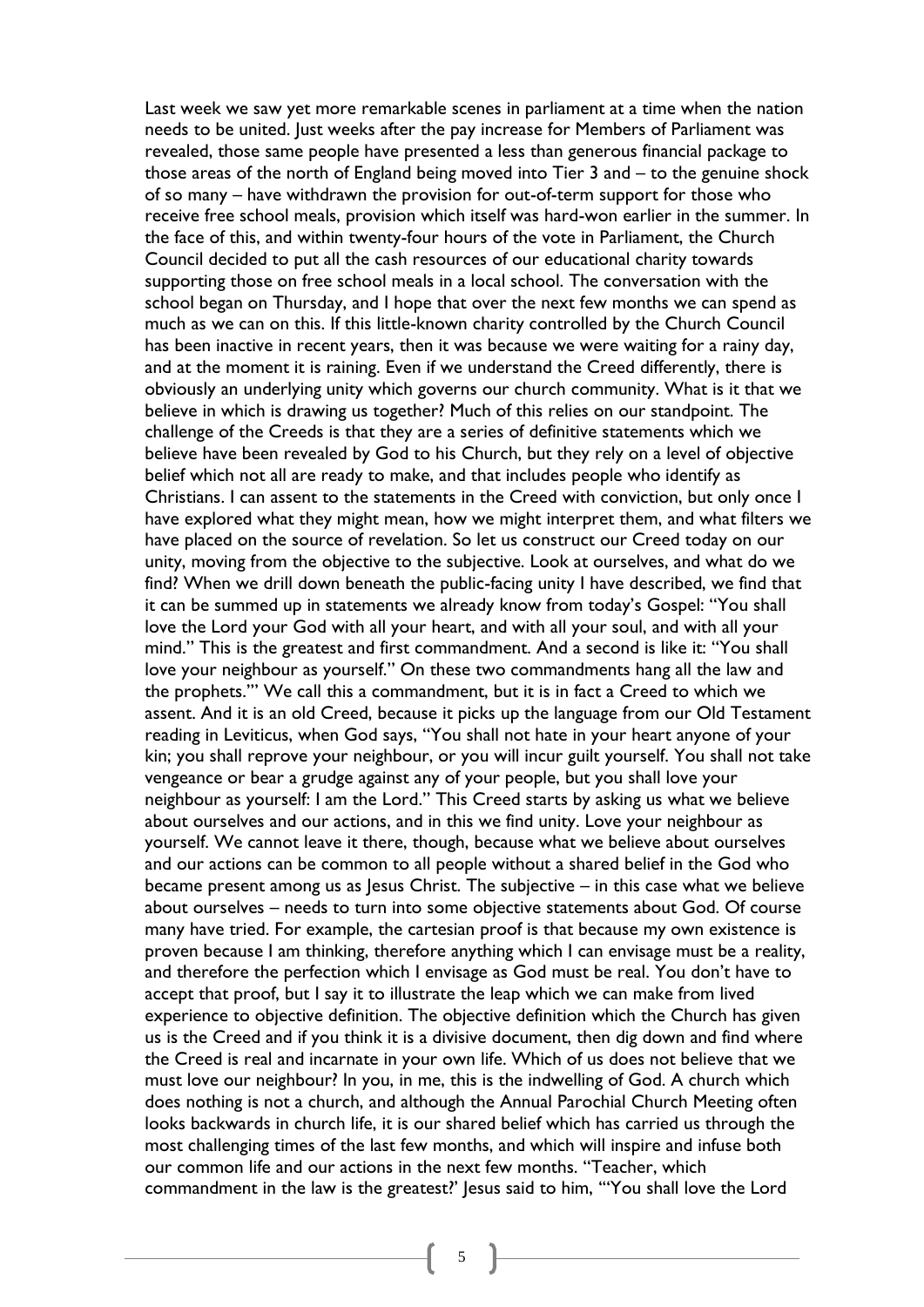your God with all your heart, and with all your soul, and with all your mind." This is the greatest and first commandment. And a second is like it: "You shall love your neighbour as yourself"

# **4. Elections:**

- **a) Election of Parochial Church Councillors:** Guy Barker reported that nominations had been received for Sarah Wrightson, Nick Ledingham, Sarah Doyle, Rebecca Selman, David Large, Peter Summerfield, Peter Woods, Elaine Price, Martyn Cull, Guy Barker and Sarah Cull. There being no nominations from the floor; it was agreed unanimously that all the above were elected to the Council for the period ending 30th April 2021.
- **b) Election of Deanery Synod Representatives:** Guy Barker reported that a nomination had been received for Lynn White. Lynn was duly appointed. [Following the meeting, Emily Ridgway was proposed and her nomination to a casual vacancy will be confirmed at the November PCC meeting]

# **5. Appointments**

- **a) Sidespersons:** Pauline Lewis thanked all the existing sidespersons for their valuable contribution to the ministry of the church and proposed that those on the current list covering the Covid arrangements on Sundays be approved. This proposal was agreed by all present.
- **b) Independent Examiner:** The Rector advised that Susan Buckley of HBD Accountancy Services LLP had continued to act in this role *pro bono* for us most effectively for many years. He was happy to propose that she be reappointed. This was seconded by Jim Wrightson and agreed by all present.

**Any Other Business:** there being no further business, the Rector declared the Annual Parochial Church Meeting closed and the Eucharist concluded with God's blessing from Fr Bill Addy.

Signed……………………………………….

The Revd Canon Dr Crispin Pailing, Rector of Liverpool 25 April 2021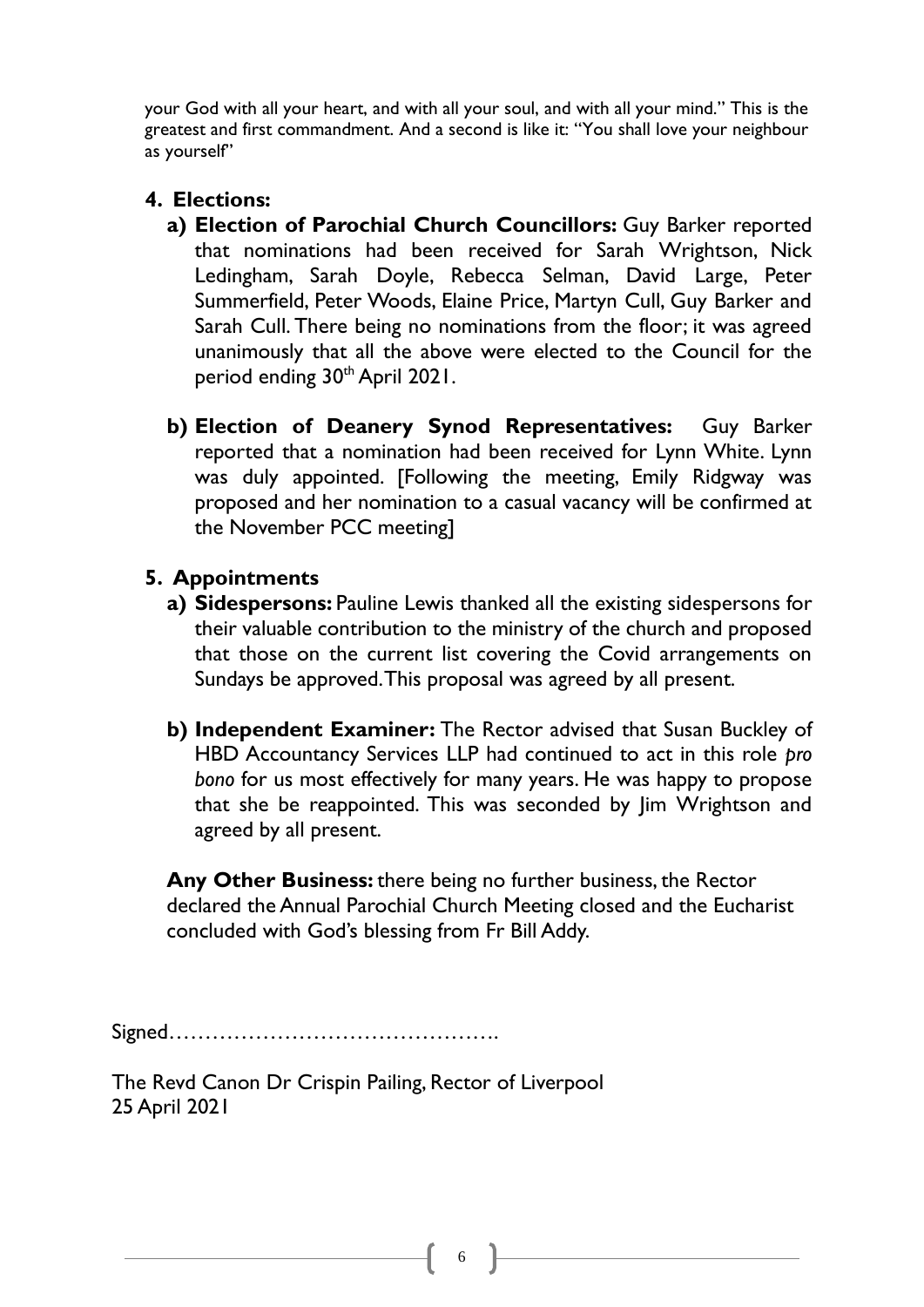# **ELECTORAL ROLL REPORT 2021**

Number on Roll 2020 = 134

| <b>Died</b>        |   |
|--------------------|---|
| Moved away         | 0 |
| Not been attending | 0 |
| <b>New</b>         | 3 |

# **Number on Roll 2021 = 136**

Roger Merchant

Electoral Roll Officer

and the control of the control of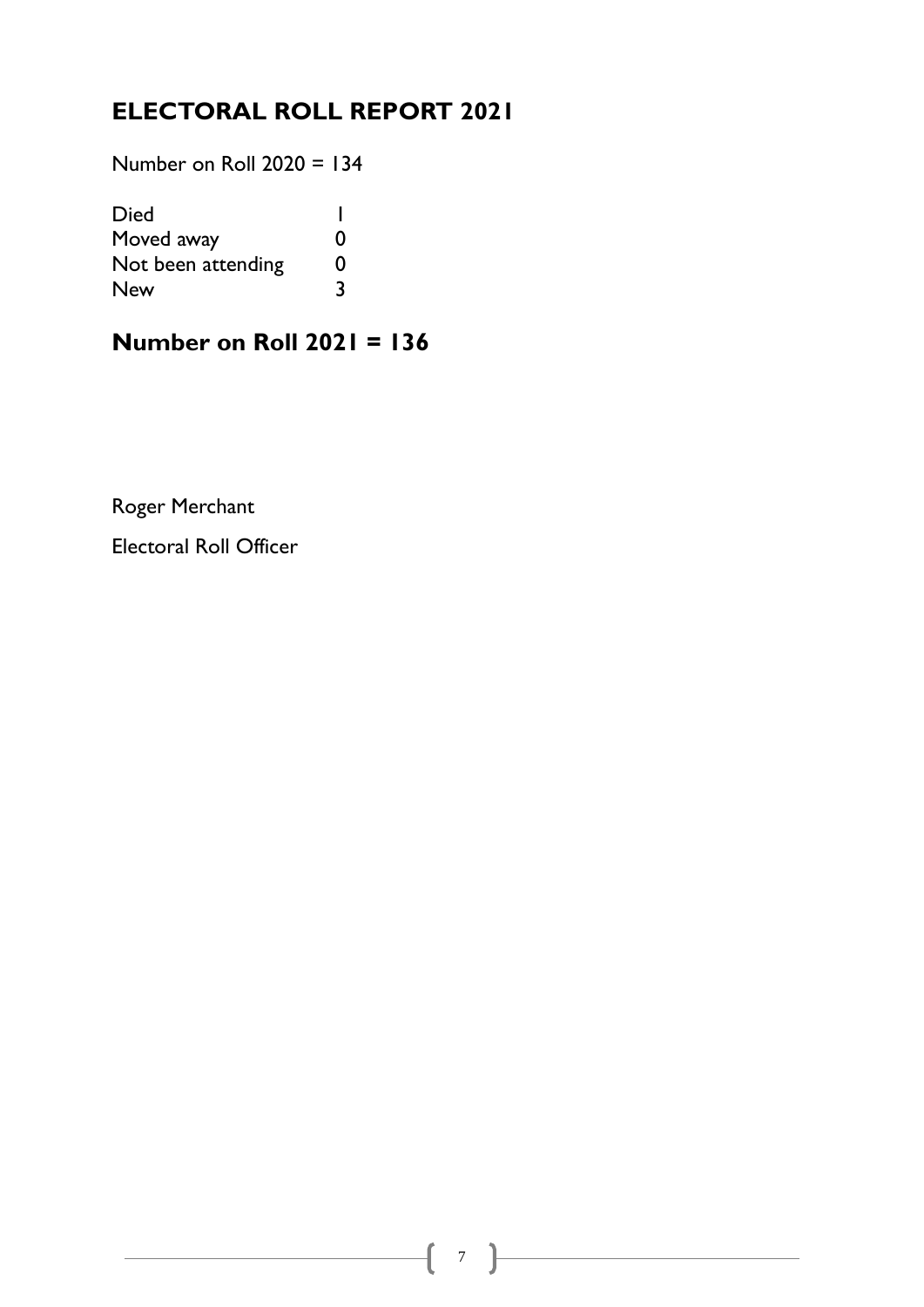Charity number 1132856

DIOCESE OF LIVERPOOL

# Liverpool Parish Church (Our Lady and St Nicholas)

Annual Report

of the Parochial Church Council

Year ending 31<sup>st</sup> December 2020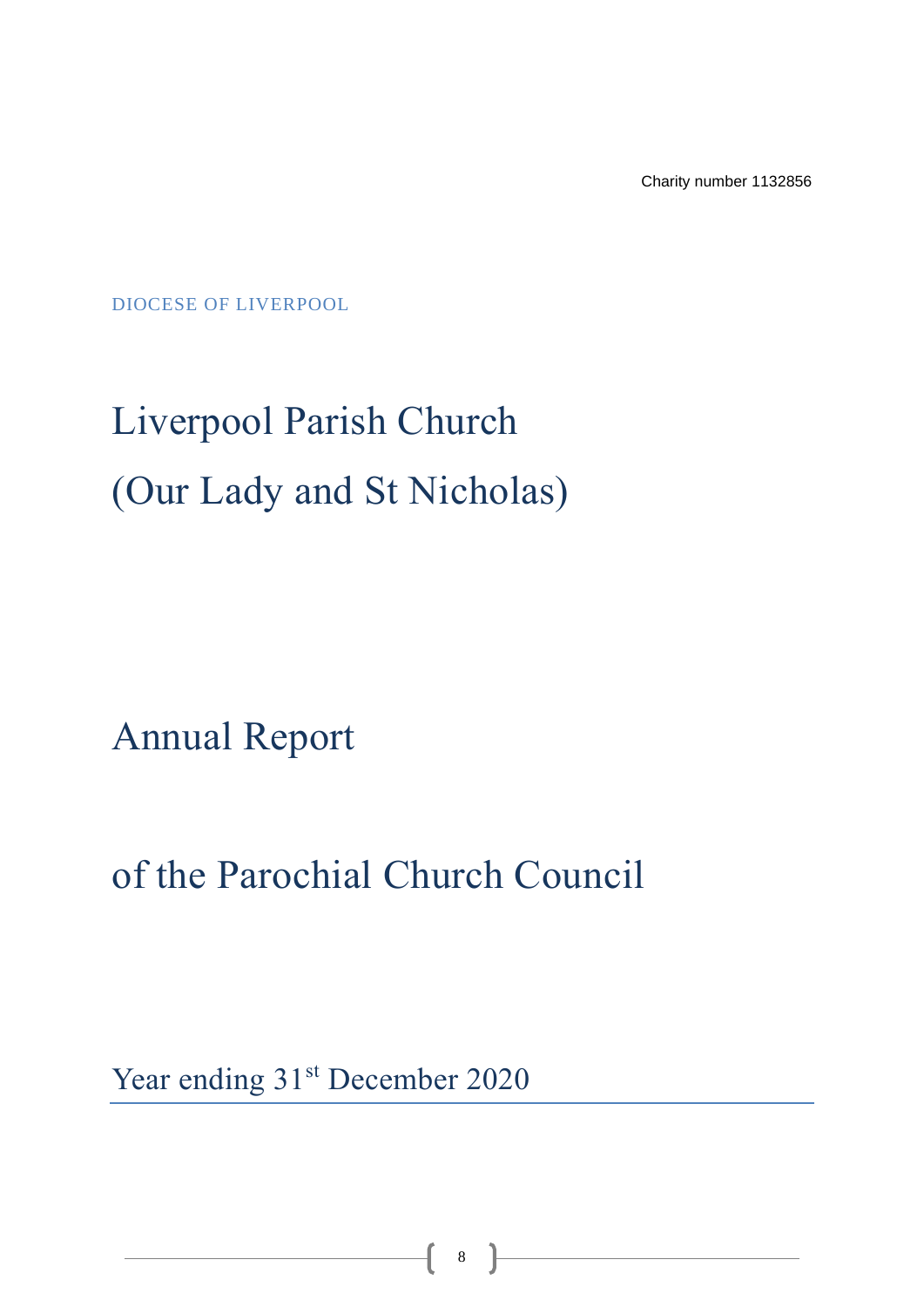# *Administrative information*

Our Lady & St Nicholas, Old Churchyard, Chapel Street, Liverpool. L2 8TZ Official correspondence to the Parish Administrator, Church Office at the above address.

# *PCC Members*

During the year the following served as members of the PCC:

| Rector:<br><b>Assistant Priest:</b><br><b>Assistant Priest:</b><br><b>Assistant Curate:</b> | The Revd Canon Dr Crispin Pailing (Chair)<br>The Revd Michelle Montrose<br>The Revd Bill Addy<br>The Revd Fergus Butler-Gallie (until November 2020)                                                                                                                                                                           |
|---------------------------------------------------------------------------------------------|--------------------------------------------------------------------------------------------------------------------------------------------------------------------------------------------------------------------------------------------------------------------------------------------------------------------------------|
| Wardens:                                                                                    | <b>Mrs Pauline Lewis</b><br>Mrs Eva Cookey                                                                                                                                                                                                                                                                                     |
| Deanery Synod Representatives:                                                              | Mr Mark Lewis (until October 2020)<br>Mrs Lynn White (from October 2020)<br>Mrs Emily Ridgway (from November 2020)                                                                                                                                                                                                             |
| Secretary:                                                                                  | Mr Guy Barker                                                                                                                                                                                                                                                                                                                  |
| Treasurer:                                                                                  | Mr Nick Ledingham                                                                                                                                                                                                                                                                                                              |
| <b>Other Elected Members:</b>                                                               | Dr Rebecca Selman<br>Mr Nick Ledingham<br>Mrs Sarah Wrightson<br>Mr Martyn Cull<br>Dr Sarah-Jane Cull<br>Mrs Elaine Price<br>Mr John Mason (until October 2020)<br>Mr David Large<br>Mrs Sarah Doyle<br>Mr Guy Barker<br>Dr Louis Johnson (until June 2020)<br>Mr Peter Summerfield<br>Captain Peter Woods (from October 2020) |
| In attendance:                                                                              | Ian Grant-Funck (Parish Assistant)                                                                                                                                                                                                                                                                                             |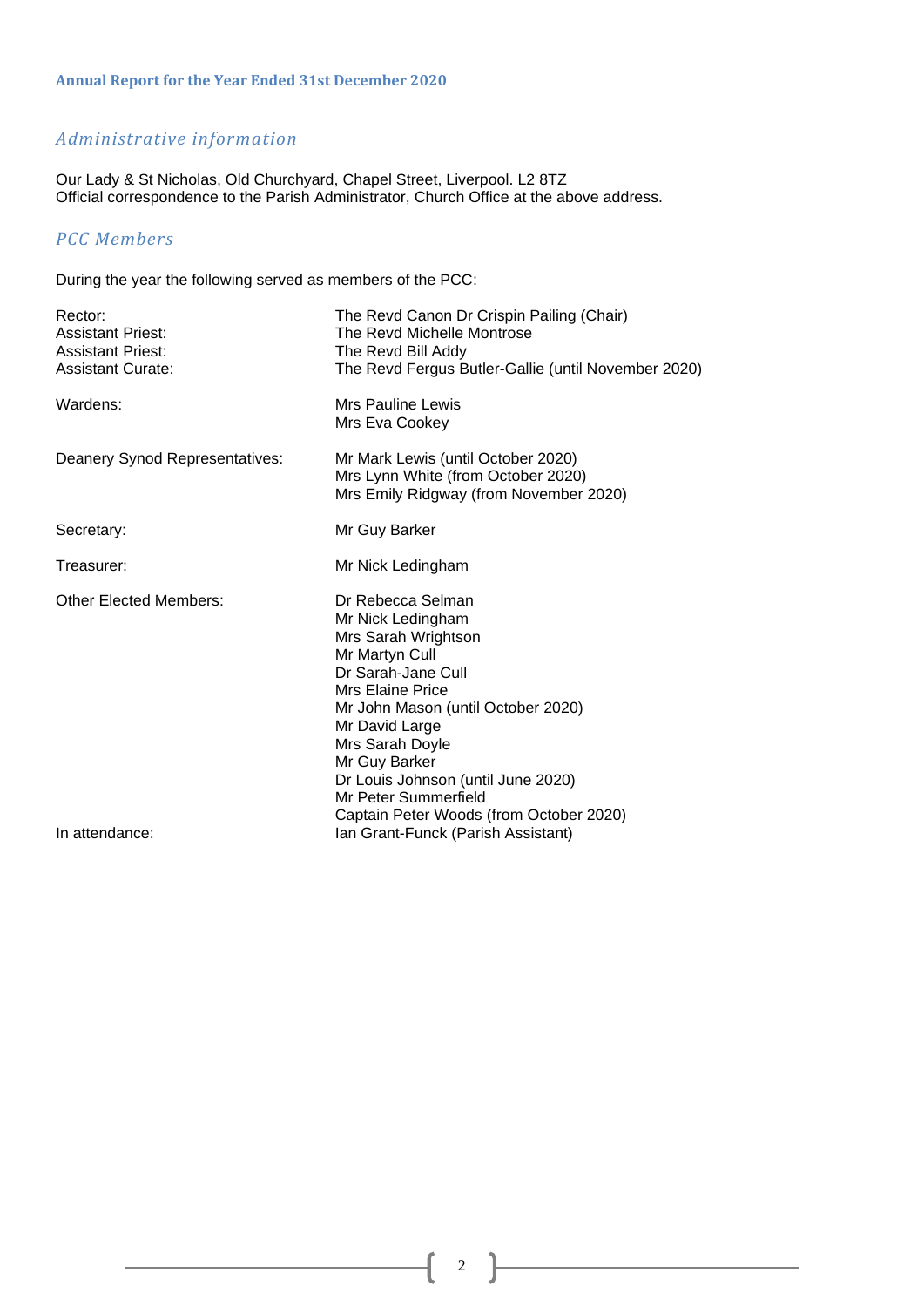# *Parish Advisors*

**Bankers**: Barclays Bank PLC, Liverpool City Business Centre, 48b-50 Lord Street, Liverpool L2 1TD

**Investments**: Oliver Hall, Investec Wealth & Investment Limited, The Plaza, 100 Old Hall Street, Liverpool L3 9AB

**Architect**: Maggie Mullan, Maggie Mullan Architects Ltd., 6 Percy St Liverpool L8 7LU

**Independent Examiner**: Susan Buckley, SBA Accounting Limited, Gladstone House, 2 Church Road, Liverpool L15 9EG

Day to day management control of the Church is exercised by the Rector and Churchwardens, contactable via the church office on 0151 236 5287

#### *Structure, Management and Governance*

Our Lady & St Nicholas PCC operates under the Parochial Church Council Powers Measure 1956. The PCC has been a Registered Charity since 2009: No. 1132856.

Members of the PCC are either ex-officio or elected by the Annual Parochial Church Meeting (APCM) in accordance with the Church Representation Rules. All church members are encouraged to register on the Electoral Roll and are welcome to stand for election to the PCC. The APCM in 2016 resolved that members should be elected to the PCC for annual terms.

#### *Other related trusts:*

**Liverpool Blitz Memorial Fund** – registered charity 1081035. There are five trustees, including the incumbent and 2 members of the PCC.

**OLSN Educational Fund** - registered charity 1068147, all members of the PCC are trustees.

#### *Sub-committees*

**The Standing Committee** - the only committee required by law. It meets at least once in the interval between scheduled PCC meetings to implement PCC resolutions, to transact other business on behalf of the PCC and to set future agendas. Membership comprises the Rector, Churchwardens, Assistant Clergy, the Treasurer, Secretary and one other member of PCC.

**The Investment Committee** - meets bi-annually to advise the Treasurer and Council on Parish investments. Membership comprises the Investment Advisor, the Treasurer, the Rector, at least one other member of PCC (currently John Mason), Mr Andrew Lovelady (Chartered Accountant) and Mr Adrian Maxwell (Rathbones).

**The Church and World Action Committee**– coordinates charitable giving through the Church and other activities such as Food Bank collections.

**The Safeguarding Committee** – conducts an annual review of our Safeguarding policies. The committee supports the incumbent and the Safeguarding coordinators in their work.

# *Financial Position at Year End*

During an unusual year where the Government suspended public worship for two prolonged periods because of the COVID-19 pandemic, and further restrictions severely limited normal activities (from services to room lettings), the financial resilience of the Church has been tested but the year ended in surplus. This was in part owing to an appeal for the Music Endowment Fund, but whilst most income sources ceased (including fees and voluntary rate), a robust approach to stewardship and the use of the Government's Job Retention Scheme enabled a positive end to the year.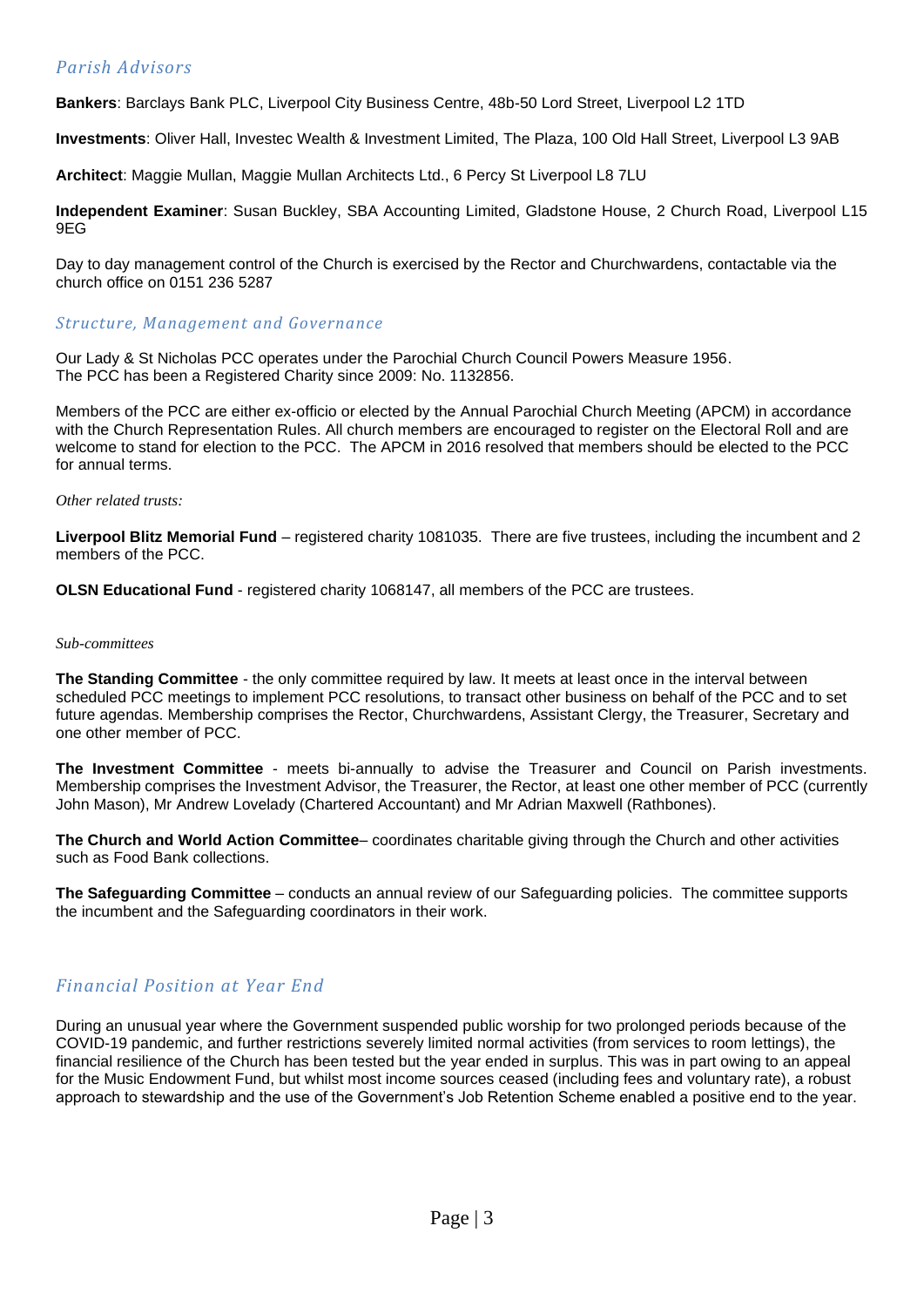The PCC (Powers) measure 1956 states the PCC "is to co-operate with the minister in promoting in the parish the whole mission of the Church, pastoral, evangelistic, social and ecumenical"

# *Safeguarding*

The PCC considers safeguarding at every meeting and reviews and re-adopts the Safeguarding Policy (for children and vulnerable adults) in September of each year. Members of the PCC are subject to a check from the Disclosure and Barring Service and a policy of Safer Recruiting is followed for all church appointments (paid and voluntary). The PCC has complied with the duty to have "due regard" to the House of Bishops' guidance in relation to safeguarding.

# *Our objectives for 2020 were:*

## **Mission & worship**

- We plan to introduce a monthly Choral Eucharist on Sunday mornings with St Nicholas' Singers. This will start in February and we have begun a Music Endowment Fund to assist with the financing of it.
- We are planning two conferences in the year. The first is in collaboration with St Martin in the Fields (London) to explore different models of Church; the second is to collaborate on a regional Church response to asylum seekers and refugees.
- We hope to develop our congregational life through a new programme of study groups.

## **Enhancement and development of church buildings**

- The architect has drawn up plans for the remodelling and refurbishment of the lavatories in the Parish Centre.
- We hope to install new floodlighting for the building to an ambitious scheme which has been designed.

## **Finance, Giving and Fundraising**

- Fundraising will be required to pay for the refurbishment of the lavatories.
- A campaign will be launched to build the Music Endowment Fund.
- With the installation of WiFi throughout the building, a contactless donation point will now be possible.

# *We responded to these objectives in the following ways:*

#### **Mission & worship**

- Our monthly Choral Eucharist was introduced on Sunday mornings in February. Unfortunately the suspension of public worship in the pandemic meant that we were not able to resume these choral services until July 2020. However, the prohibition on congregational singing meant that we relied on professional singers to act as cantor. Choral services, including carol services, took place throughout the year whenever it was possible.
- The pandemic led to the development of our capability in digital events on-line. Throughout much of the year we were able to produce high quality liturgical services 'pre-recorded' on the internet, and when public worship took place we were able to live-stream it for those unable to attend church. In addition Liverpool Parish Church featured frequently and prominently in national broadcast, print and digital media for our response to the pandemic.
- The planned conferences in 2020 did not take place because of the pandemic. However, we have been able to use our capacity and expertise to engage with local authority and public planning throughout the pandemic. Two members of our clergy sit on the Liverpool Health Protection Board. We have also been at the forefront of conversations across the city in response to the Black Lives Matter movement, and our engagement with our own history with the transatlantic trade in enslaved Africans led to a feature on BBC Songs of Praise as we unveiled a stone commemorating the first recorded black resident of Liverpool.
- We were unable to hold 'in person' study events, but during the year we were able to run both a vocations' group and a confirmation class by video conference. Plans are developing for study groups in 2021.

#### **Enhancement and development of church buildings**

- Fundraising for remodelling the lavatories has had to be postponed until 2021 because of the pandemic.
- In February 2020 funding to a maximum of £75,000 was secured from Liverpool City Council for a floodlighting scheme. At the end of the year this went out to tender and the contract will be awarded in 2021.
- Work was completed to upgrade the digitization of the clock mechanism.

#### **Finance, Giving and Fundraising**

• Fundraising for lavatories was deferred until 2021.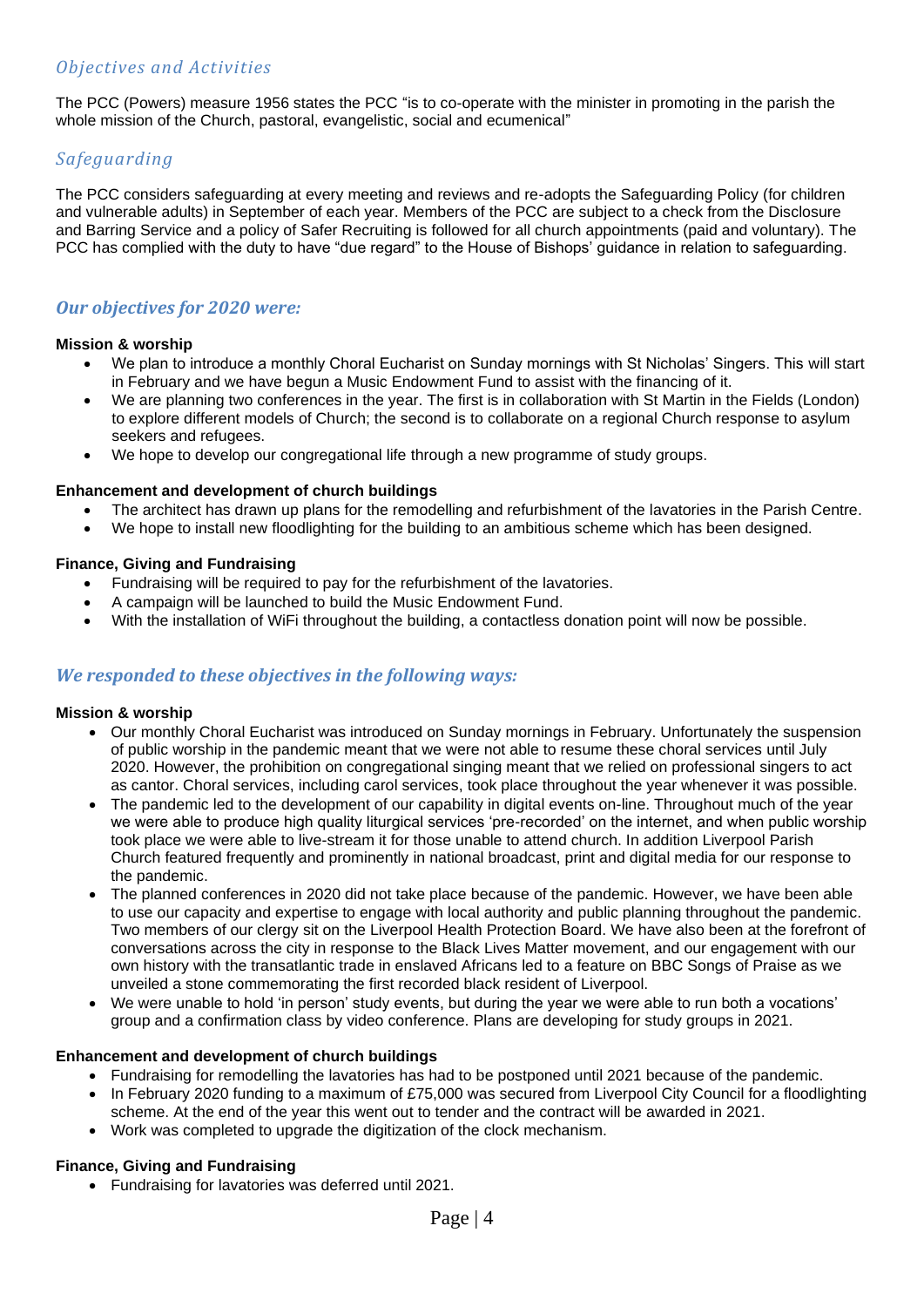- Despite the pandemic, following the launch of a Music Endowment Fund in February 2020 sufficient donations were received to bring the Fund to almost £40,000 at the end of the year.
- A contactless giving terminal was installed in July 2020.

# *Reserves Policy*

The PCC aspires to maintain reserves of a sum equivalent to approximately 3 months normal income and a cash flow reserve of £10,000. This amounts to a total of approximately £40,000. The cash flow reserve is currently in place and we hope to establish a larger unrestricted reserve over the course of the next few years to fund clergy housing.

# *Investment Policy*

The main investments are managed by Investec Wealth & Investment Limited and overseen by the Investment Committee. The current *Investment Policy Statement* was adopted by the Parochial Church Council on 31st March 2016.

# *Plans for the future*

In 2021 we have planned the following in addition to existing activities and projects:

#### **Mission & worship**

- We look forward to resuming public worship without additional measures because of the pandemic. The appointment of a new organist at the start of 2021 as well as the restrictions on music in the pandemic gives us the opportunity to review our use of music in worship.
- We shall hold a conference in 2021 with the HeartEdge network (from St Martin in the Fields in London).
- Our work in the leadership in tackling homelessness in the City will continue with the launch of a new city-wide strategy as well as building on the Homelessness Charter launched in 2019.
- Further outreach work is planned with the Gipsy, Roma, and Traveller community.
- A new approach to church social events is required.

#### **Enhancement and development of church buildings**

- The architect has drawn up plans for the remodelling and refurbishment of the lavatories in the Parish Centre. This project needs to be taken forward as the pandemic restrictions are lifted.
- Stonework repairs are needed at the base of the tower (as mentioned in the Quinquennial Report).
- Floodlighting will be installed.

#### **Finance, Giving and Fundraising**

- Fundraising will be required to pay for the refurbishment of the lavatories.
- As we recover from the pandemic, the usual sources of income need to be re-established and further work is required on reserves.
- We shall buy a property as a house for a stipendiary curate.

When planning our activities for the year, we have considered the Charity Commission's guidance on public benefit.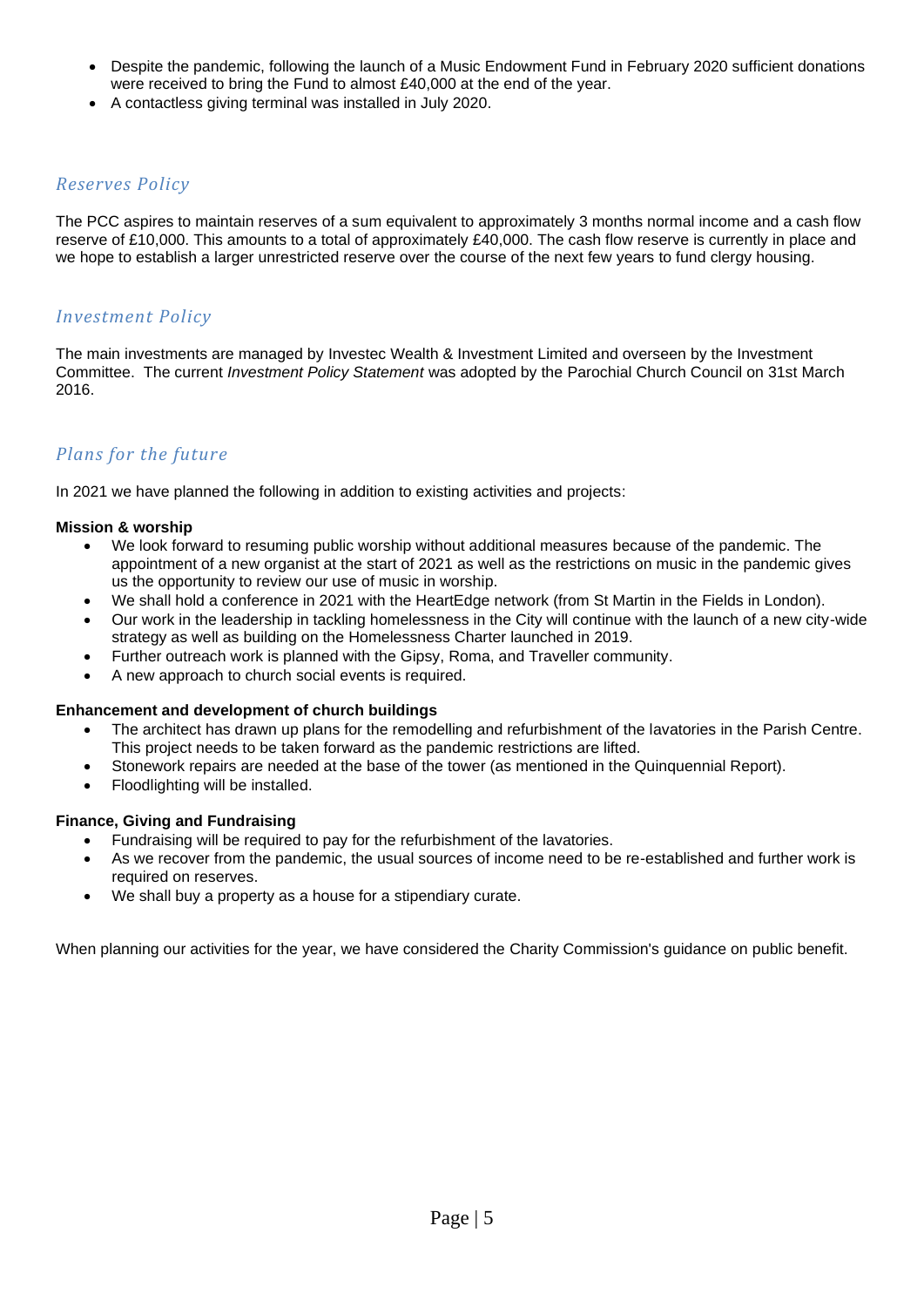The Liverpool Blitz Memorial Trust functions in relation to the monument that commemorates those from Liverpool and Bootle who lost their lives in the Blitz and to advance the education of the public in the history of the (local) Blitz. The year 2020 has been dominated by the impact the Covid-19 pandemic and the restrictions it has imposed on most activities and forward plans.

During the year, the trustees, Christine Hill (Secretary), David Massey (Chairman), John Mason (Treasurer), Fr Crispin Pailing, and, Ivan Woolfenden) have conducted their meetings by email. We wish to express our thanks to Guy Barker, who stood down as a trustee and as Secretary at the start of the year, and to welcome Christine Hill as Secretary.

The Report & Accounts of the LBMT are presented alongside those of the Church, to which it closely relates. The Trust has to date maintained separate accounts from the PCC because of its broader public education role. A small float has been kept in the Virgin Money account; the majority of the funds being held in the managed "Wrapper" fund that has shown a competitive level of growth during the year.

The trustees completed the transfer of support funds and relevant policy documents for the care and maintenance of the Blitz Memorial sculpture to the PCC and to the Buildings Manager.

Following positive initial discussions with the Museum of Liverpool in 2020, it was not possible to make practical arrangements for the educational commemoration of the 80th anniversary of the Blitz in 2021 in view of the Covid restrictions. However, we remain mindful of this and other opportunities and will seek to follow them up as circumstances permit.

David Massey (Chairman)

## *Declaration* **The trustees declare that they have approved the trustees' report above.**

Signed on behalf of the charity's trustees

\_\_\_\_\_\_\_\_\_\_\_\_\_\_\_\_\_\_\_\_\_\_\_\_\_\_\_\_\_\_\_\_\_\_\_\_ The Revd Canon Dr Crispin Pailing, Rector

Date18 March 2021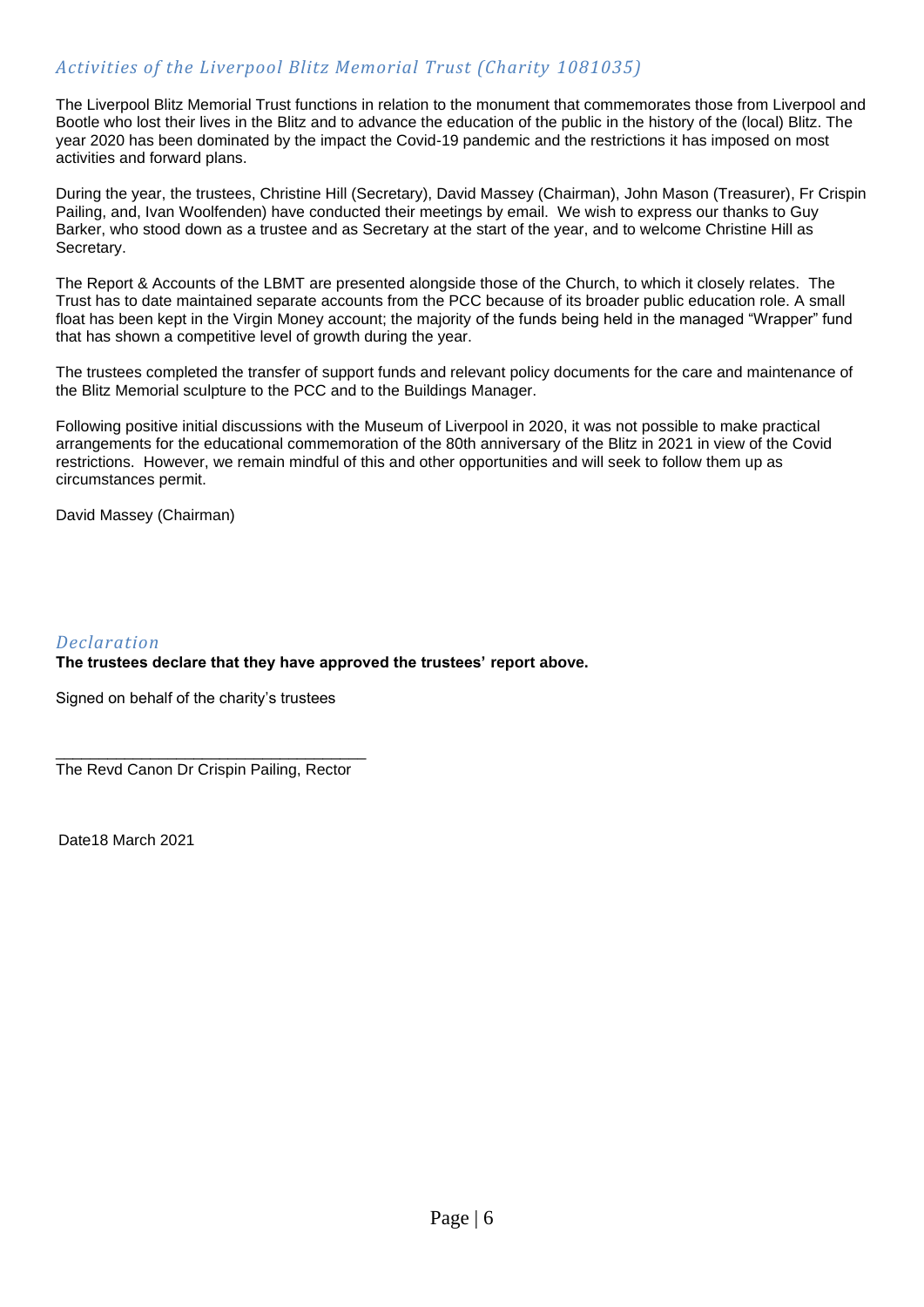#### **Independent Examiner's Report**

Report to the Parochial Church Council (PCC) of Our Lady and St Nicholas, Liverpool on the accounts for the year ended 31<sup>st</sup>

December 2019, as set out on pages 8 to 16.

## **Respective responsibilities of Trustees and Examiner**

The PCC are responsible for the preparation of the accounts. They consider that an audit is not required for this year under section 144 of the Charities Act 2011 (the Charities Act) and that an independent examination is needed.

. It is my responsibility to:

- examine the accounts under section 145 of the Charities Act,
- to follow the procedures laid down in the general Directions given by the Charity Commission (under section 145(5)(b) of the Charities Act), and
- to state whether particular matters have come to my attention.

## **Basis of independent examiner's statement**

My examination was carried out in accordance with general Directions given by the Charity Commission. An examination includes a review of the accounting records kept by the PCC and a comparison of the accounts presented with those records. It also includes consideration of any unusual items or disclosures in the accounts, and seeking explanations from the PCC concerning any such matters. The procedures undertaken do not provide all the evidence that would be required in an audit, and consequently no opinion is given as to whether the accounts present a 'true and fair' view and the report is limited to those matters set out in the statement below.

#### **Independent examiner's statement**

In connection with my examination, no matter has come to my attention:

- 1) which gives me cause to believe that in, any material respect:
	- accounting records were not kept in accordance with section 130 of the Charities Act;
	- the accounts do not accord with accounting records
- 2) I have come across no other matters in connection with the examination to which attention should be drawn in order to enable a proper understanding of the accounts to be reached

Susan Buckley FCA

SBA Accounting Limited Gladstone House 2 Church Road Liverpool L15 9EG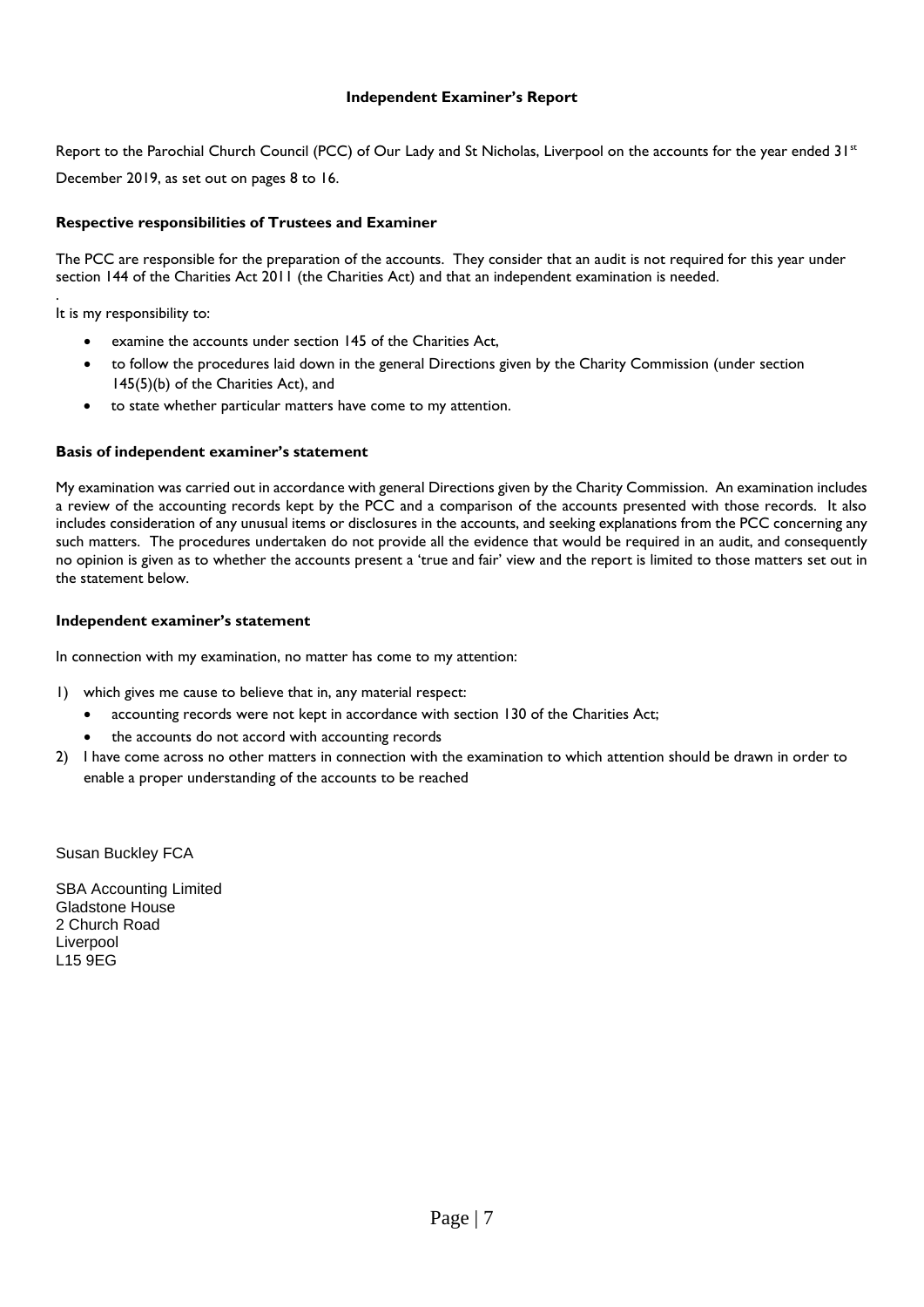# **Parochial Church Council of Our Lady and St Nicholas**

#### **Statement of financial activities For the year ended 31 December 2020**

|                                                               | <b>Notes</b> | 2020<br><b>Unrestricted</b><br><b>Funds</b> | 2020<br><b>Restricted</b><br><b>Funds</b> | 2020<br><b>Endowment</b><br><b>Funds</b> | 2020<br><b>Total</b> | 2019<br>Unrestricted<br><b>Funds</b> | 2019<br><b>Restricted</b><br><b>Funds</b> | 2019<br><b>Endowment</b><br><b>Funds</b> | 2019<br><b>Total</b> |
|---------------------------------------------------------------|--------------|---------------------------------------------|-------------------------------------------|------------------------------------------|----------------------|--------------------------------------|-------------------------------------------|------------------------------------------|----------------------|
|                                                               |              |                                             |                                           |                                          |                      |                                      |                                           |                                          |                      |
| <b>Incoming Resources</b>                                     |              |                                             |                                           |                                          |                      |                                      |                                           |                                          |                      |
| Voluntary Income                                              | 2(a)         | 96,418                                      | $\blacksquare$                            | 23,281                                   | 119,699              | 128,379                              | 13,500                                    |                                          | 141,879              |
| Activities for generating funds                               | 2(b)         | 9,360                                       | $\blacksquare$                            |                                          | 9,360                | 18,104                               |                                           |                                          | 18,104               |
| Investments                                                   | 2(c)         | 6,641                                       | $\overline{a}$                            |                                          | 6,641                | 7,926                                | 5                                         |                                          | 7,931                |
| <b>Church Activities</b>                                      | 2(d)         | 3,875                                       | $\sim$                                    |                                          | 3,875                | 7,021                                |                                           |                                          | 7,021                |
| Other                                                         | 2(e)         | 482                                         | $\blacksquare$                            |                                          | 482                  | 1,158                                |                                           |                                          | 1,158                |
| Sub Total                                                     |              | 116,776                                     | $\blacksquare$                            | 23,281                                   | 140,057              | 162,588                              | 13,505                                    |                                          | 176,093              |
| <b>Resources Expended</b>                                     |              |                                             |                                           |                                          |                      |                                      |                                           |                                          |                      |
| Church activities                                             | 3(a)         | 105,637                                     | $\blacksquare$                            | $\overline{\phantom{a}}$                 | 105,637              | 132,279                              | 13,540                                    | $\sim$                                   | 145,819              |
| Costs of generating voluntary income                          | 3(b)         |                                             |                                           |                                          |                      |                                      |                                           |                                          |                      |
| Fund-raising trading costs                                    | 3(c)         | 118                                         |                                           | $\sim$                                   | 118                  | 367                                  |                                           | $\,$                                     | 367                  |
| Other costs                                                   | 3(d)         | 21.284                                      |                                           | $\sim$                                   | 21,284               | 22.731                               |                                           |                                          | 22,731               |
| Sub Total                                                     |              | 127,039                                     |                                           | $\blacksquare$                           | 127,039              | 155,377                              | 13,540                                    | $\blacksquare$                           | 168,917              |
|                                                               |              |                                             |                                           |                                          |                      |                                      |                                           |                                          |                      |
| Net Incoming Resources Before Other Recognised Gains & Losses |              |                                             |                                           |                                          |                      |                                      |                                           |                                          |                      |
| Net Incoming Resources                                        |              | (10, 263)                                   |                                           | 23,281                                   | 13,018               | 7,211                                | (35)                                      |                                          | 7,176                |
| <b>Gains on investment assets</b>                             |              |                                             |                                           |                                          |                      |                                      |                                           |                                          |                      |
| On disposal                                                   | 5(b)         |                                             |                                           |                                          |                      |                                      |                                           |                                          |                      |
| Additions                                                     | 5(b)         | 9,452                                       |                                           |                                          | 9,452                | 10,946                               | 12,500                                    |                                          | 23,446               |
| On revaluation                                                | 5(b)         |                                             | 1,635                                     | 7,749                                    | 9,384                |                                      | 2,356                                     | 71,350                                   | 73,706               |
|                                                               |              |                                             |                                           |                                          |                      |                                      |                                           |                                          |                      |
| Gross transfer between funds                                  |              | 500                                         | (13, 132)                                 | 12,632                                   | $\blacksquare$       | (7, 511)                             | (6, 250)                                  | 13,761                                   |                      |
| <b>Net Movement in Funds</b>                                  |              |                                             |                                           |                                          |                      |                                      |                                           |                                          |                      |
| Movement                                                      |              | (311)                                       | (11, 497)                                 | 43,662                                   | 31,854               | 10,646                               | 8,571                                     | 85,111                                   | 104,328              |
| Balances at 1/1                                               |              | 160,342                                     | 25,372                                    | 494,446                                  | 680,160              | 149,696                              | 16,801                                    | 409,335                                  | 575,832              |
| Balances at 31/12                                             |              | 160,031                                     | 13,875                                    | 538,108                                  | 712,014              | 160,342                              | 25,372                                    | 494,446                                  | 680,160              |
|                                                               |              |                                             |                                           |                                          |                      |                                      |                                           |                                          |                      |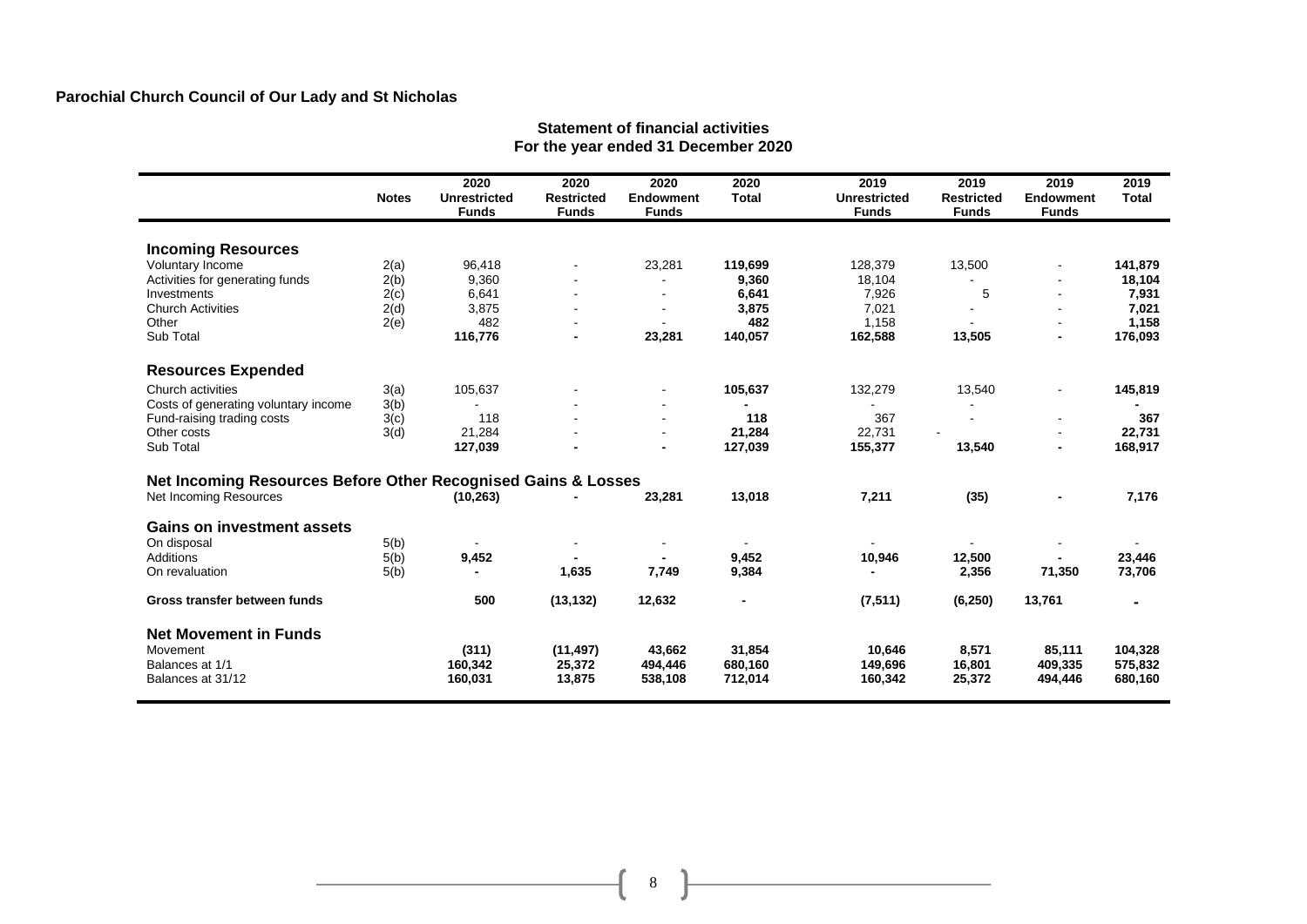#### **Parochial Church Council of Our Lady and St Nicholas Balance Sheet For the year ended 31 December 2020**

|                                          | <b>Notes</b>   | 2020    | 2019<br>£ |
|------------------------------------------|----------------|---------|-----------|
| <b>Fixed Assets</b>                      |                | £       |           |
| Tangible                                 | 5(a)           | 43,295  | 48,120    |
| Investment                               | 5(b)           | 562,163 | 530,140   |
| Sub Total                                |                | 605,458 | 578,260   |
| <b>Current Assets</b>                    |                |         |           |
| <b>Stock</b>                             |                |         |           |
| <b>Debtors</b>                           | 6              | 18,941  | 18,552    |
| Cash at bank and in hand                 |                | 88,533  | 92,975    |
| Sub Total                                |                | 107,474 | 111,527   |
| Liabilities                              |                |         |           |
| Creditors - amounts falling due < 1 year | $\overline{7}$ | 918     | 9,627     |
| <b>Net Current Assets/ (Liabilities)</b> |                |         |           |
| Total assets less current liabilities    |                | 106,556 | 101,900   |
| <b>TOTAL NET ASSETS</b>                  |                | 712,014 | 680,160   |
|                                          |                |         |           |
| Unrestricted*                            | 8              | 160,031 | 160,342   |
| Restricted                               |                | 13,875  | 25,372    |
| Endowment                                |                | 538,108 | 494,446   |
| <b>TOTAL PARISH FUNDS</b>                |                | 712,014 | 680,160   |

Approved by the Parochial Church Council on 18th March 2021.

The Revd Canon Dr Crispin Pailing<br>
Chair of Parochial Church Council<br>
Chair of Parochial Church Council Chair of Parochial Church Council

Î.

The notes on pages 10 to 16 form part of these accounts

\* Note –contained within this unrestricted balance is a sum of £70,000 which has been designated by the PCC as provision for payment towards the acquisition of a house for a stipendiary curate.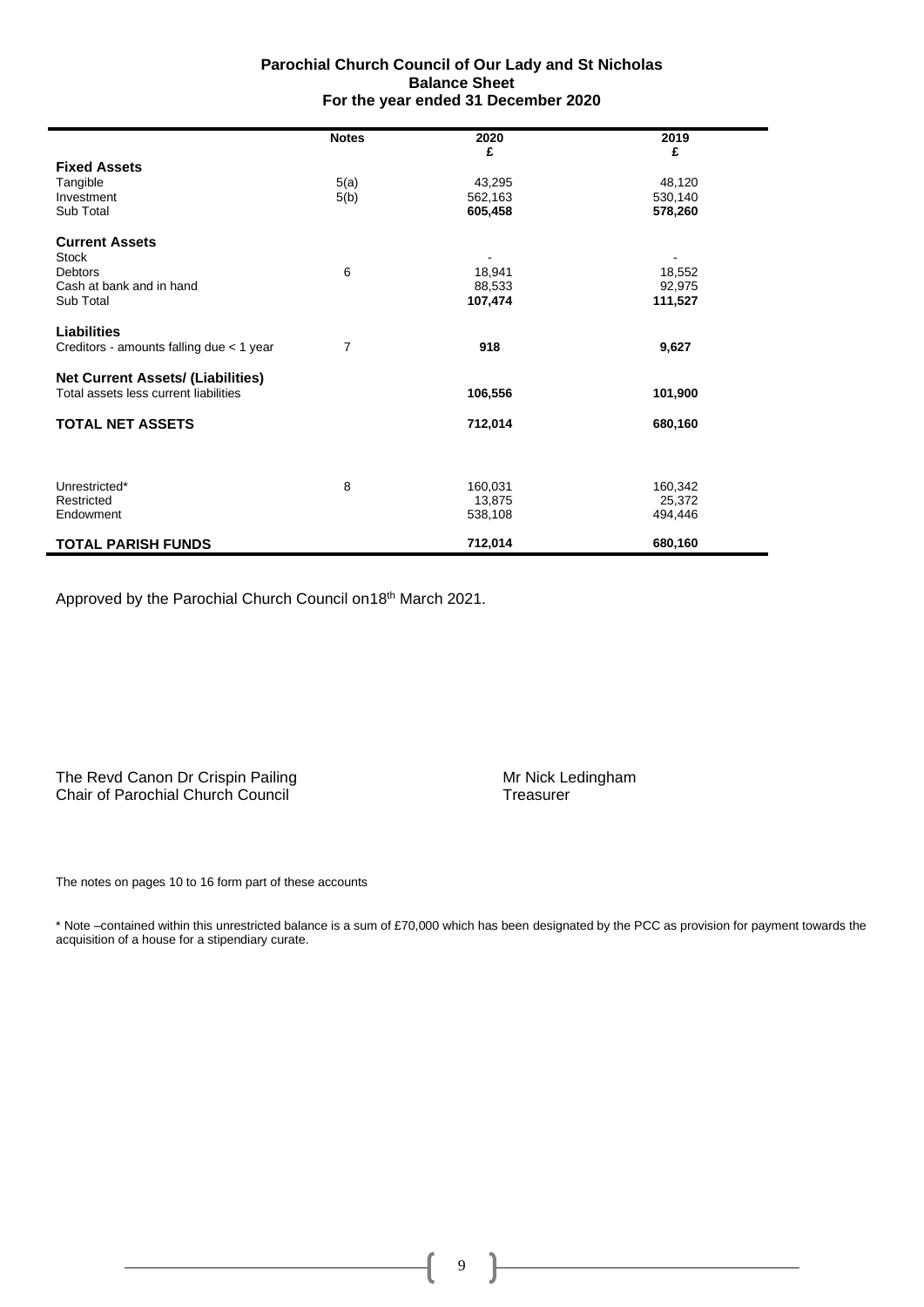#### **Notes to the financial statements For the year ended 31 December 2020**

#### **1 Basis of Preparation**

These accounts have been prepared under the historical cost convention with items recognised at cost or transaction value unless otherwise stated in the relevant note(s) to these accounts.

These accounts have been prepared in accordance with the Statement of Recommended Practice: Accounting and Reporting by Charities preparing their accounts in accordance with the Financial Reporting Standard applicable in the UK and Republic of Ireland (FRS 102) issued on 16 July 2014, and with the Charities Act 2011.

#### **2. Income**

| Recognition of income:<br>$\overline{\phantom{m}}$ | These are included in the Statement of Financial Activities (SoFA) when:<br>The charity becomes entitled to the resources;<br>It is more likely than not that the trustees will receive the resources; and<br>The monetary value can be measured with sufficient reliability.                                                                                                                                   |
|----------------------------------------------------|-----------------------------------------------------------------------------------------------------------------------------------------------------------------------------------------------------------------------------------------------------------------------------------------------------------------------------------------------------------------------------------------------------------------|
| Offsetting:                                        | There has been no offsetting of assets and liabilities, or income and expenses, unless required or<br>permitted by the FRS 102 SORP or FRS 102.                                                                                                                                                                                                                                                                 |
| <b>Grants and Donations:</b>                       | Grants and donations are only included in the SoFA when the general income recognition criteria are<br>met (5.10-5.12 FRS 102 SORP).<br>In the case of performance related grants, income must only be recognised to the extent that the charity<br>has provided the specified goods or services as entitlement to the grant only occurs when the<br>performance related conditions are met (5.16 FRS 102 SORP) |
| Legacies:                                          | Legacies are included in the SoFA when receipt is probable, that is, when there has been grant of<br>probate, the executors have established that there are sufficient assets in the estate and any conditions<br>attached to the legacy are either within the control of the charity or have been met.                                                                                                         |
| Tax reclaims:                                      | Gift Aid receivable is included in income when there is a valid declaration from the donor. Any Gift Aid<br>amount recovered on a donation is considered to be part of that gift and is treated as an addition to the<br>same fund as the initial donation unless the donor or the terms of the appeal have specified otherwise.                                                                                |
| Support costs:                                     | The charity has incurred expenditure on support costs.                                                                                                                                                                                                                                                                                                                                                          |
| Volunteer help:                                    | The value of any voluntary help received is not included in the accounts but is described in the trustees'<br>annual report.                                                                                                                                                                                                                                                                                    |
| Interest, dividends etc.                           | Income from interest, royalties and dividends is included in the accounts when receipt is probable and<br>the amount receivable can be measured reliably.                                                                                                                                                                                                                                                       |
| Investment gains/losses                            | This includes any realised or unrealised gains or losses on the sale of investments and any gain or loss<br>resulting from revaluing investments to market value at the end of the year.                                                                                                                                                                                                                        |
| 3. Expenditure and liabilities                     |                                                                                                                                                                                                                                                                                                                                                                                                                 |
| Liability recognition:                             | Liabilities are recognised where it is more likely than not that there is a legal or constructive obligation<br>committing the charity to pay out resources and the amount of the obligation can be measured with<br>reasonable certainty.                                                                                                                                                                      |
| Creditors:                                         | The charity has creditors which are measured at settlement amounts less any trade discounts.                                                                                                                                                                                                                                                                                                                    |
|                                                    |                                                                                                                                                                                                                                                                                                                                                                                                                 |

Financial instruments: The charity accounts for basic financial instruments on initial recognition as per paragraph 10.7 FRS 102 SORP. Subsequent measurement is as per paragraphs 11.17 top 11.19, FRS 102 SORP.

#### **4. Assets**

Investments: Fixed asset investments in quoted shares, traded bonds and similar investments are valued initially at cost and subsequently at fair value (their market value) at the year end. The same treatment is applied to unlisted investments unless fair value cannot be measured reliably in which case it is measured at cost less impairment.

> Investments held for resale or pending their sale and cash and cash equivalents with a maturity date of less than 1 year are treated as current asset investments.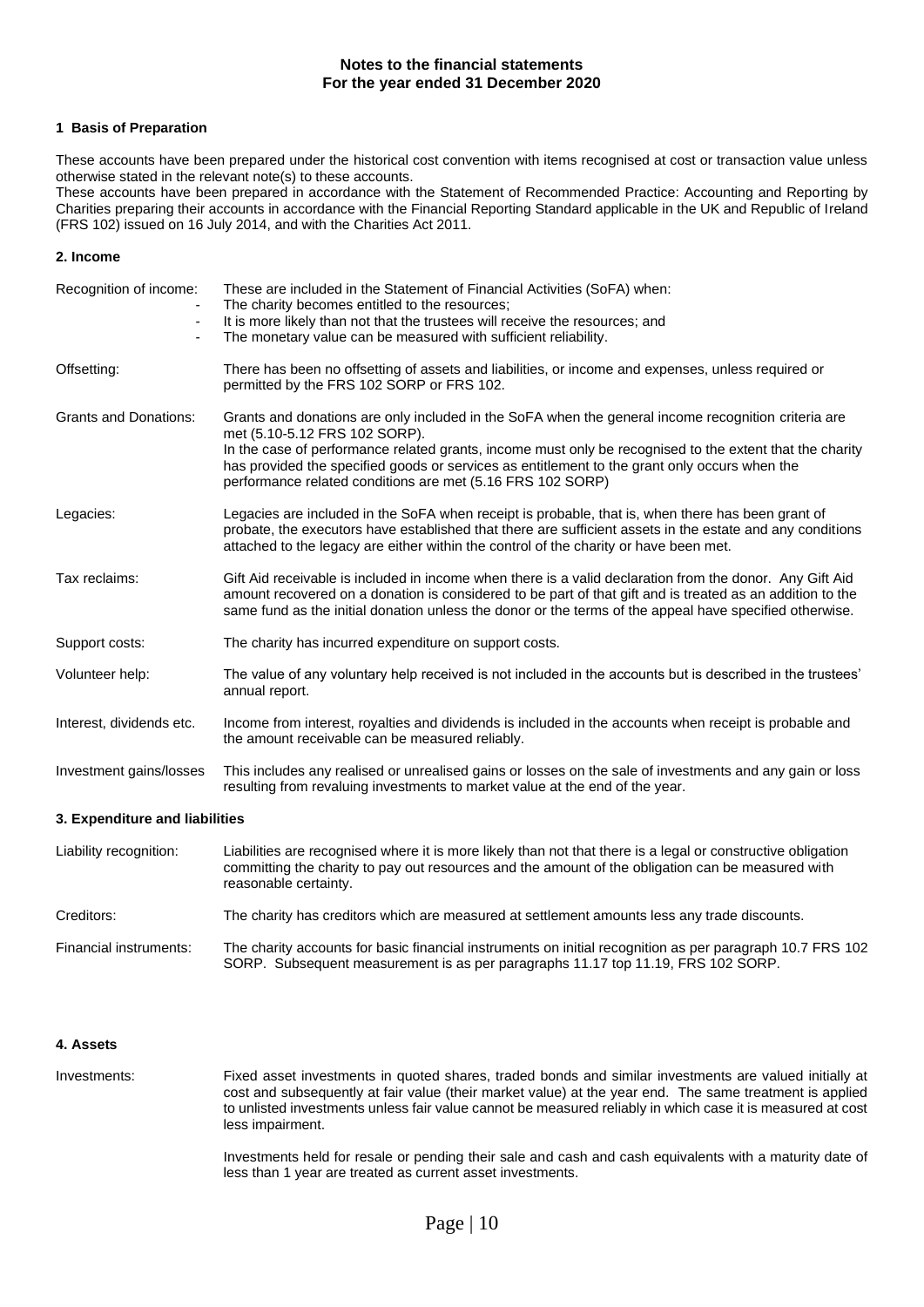Debtors: Debtors (including trade debtors and loans receivable) are measured on initial recognition at settlement amount after any trade discounts or amount advanced by the charity. Subsequently, they are measured at the cash or other consideration expected to be received. Funds: *Endowment funds* are funds, the capital of which must be maintained; only income arising from the investment of the endowment may be used either as restricted or unrestricted funds depending on the purpose for which the endowment was established. *Restricted funds* represent (a) income from trusts or endowments which may be expended only on those restricted objects provided in the terms of the trust or bequest, and (b) donations or grants received for a specific purpose or object for which they were given. Any balance remaining unspent at the end of each year must be carried forward as a balance on that fund. The PCC does not usually invest separately for each fund. Where there is no separate investment, interest is apportioned to individual funds on an average balance basis. *Unrestricted funds* are general funds, which can be used for PCC ordinary purposes. Fixed Assets: Consecrated and beneficed property of any kind is excluded from the accounts by s.96 (2) (a) of the Charities Act 1993. *Moveable church furnishings* held by the Rector and Churchwardens on special trust for the PCC and which require a faculty for disposal are accounted for as inalienable property unless consecrated. They are listed in the Church's inventory, which can be inspected (at any reasonable time). For inalienable property acquired prior to 2000 there is insufficient cost information available and therefore such assets are not valued in the accounts. Items acquired since 1 January 2000 have been capitalised and depreciated in the accounts over their currently anticipated useful economic life (initially over 15 years) on a straight-line basis.

> *Equipment* used within the church premises is depreciated on a straight-line basis over 4 years. All expenditure incurred in the year on consecrated or beneficed buildings, individual items under £500 or on the repair of moveable church furnishings acquired before 1 January 2000 is written off.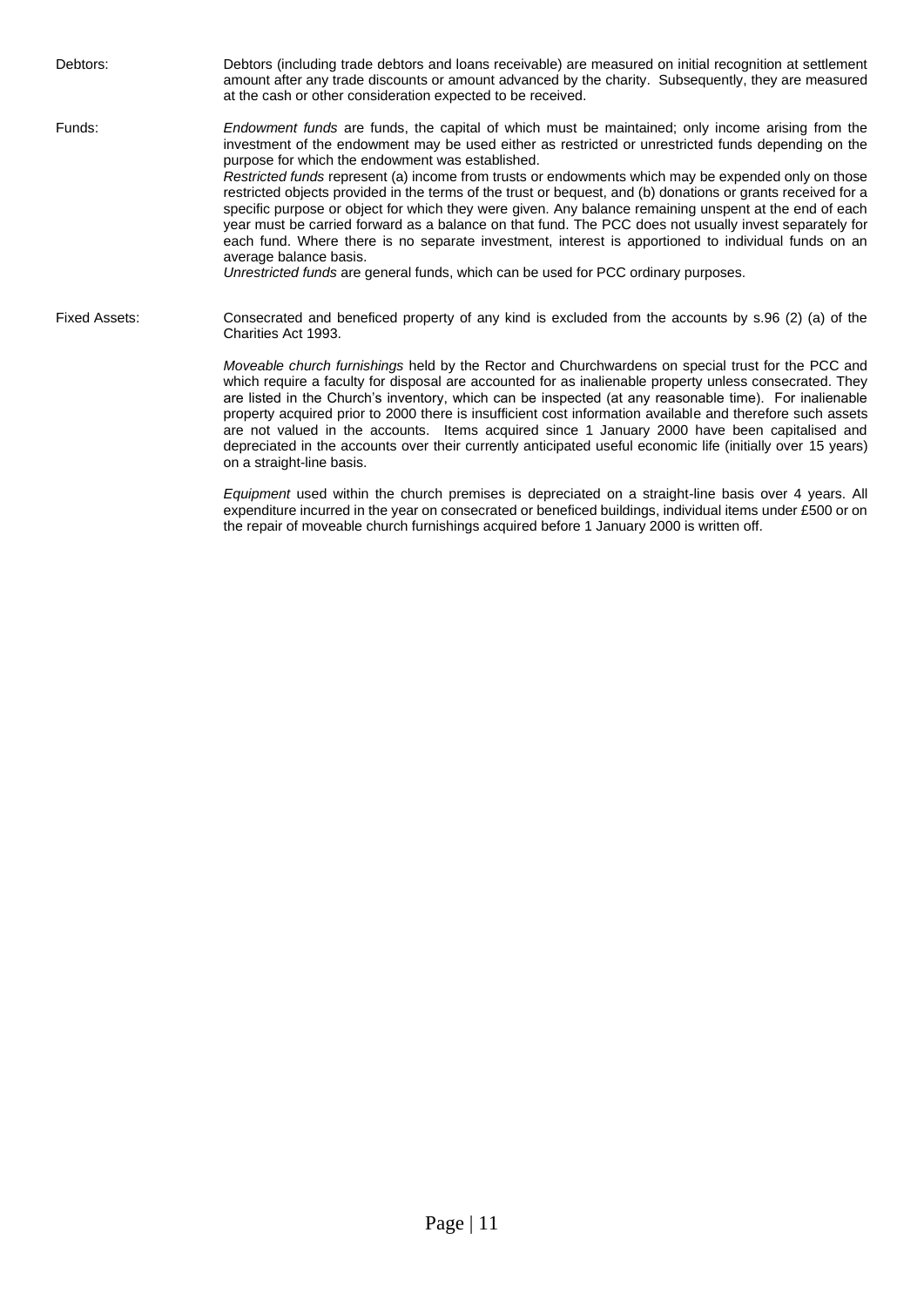| 2. INCOMING RESOURCES                     |                                     |                                   |                                  |                           |                                     |                                 |                                |                           |
|-------------------------------------------|-------------------------------------|-----------------------------------|----------------------------------|---------------------------|-------------------------------------|---------------------------------|--------------------------------|---------------------------|
|                                           | 2020<br>Unrestricted<br>Funds $(E)$ | 2020<br>Restricted<br>Funds $(E)$ | 2020<br>Endowment<br>Funds $(E)$ | 2020<br><b>Total</b><br>£ | 2019<br>Unrestricted<br>Funds $(E)$ | 2019<br>Restricted<br>Funds (£) | 2019<br>Endowment<br>Funds (£) | 2019<br><b>Total</b><br>£ |
| 2(a) Voluntary Income                     |                                     |                                   |                                  |                           |                                     |                                 |                                |                           |
| <b>Planned Giving</b>                     | 37,620                              |                                   | $\sim$                           | 37,620                    | 37,009                              |                                 |                                | 37,009                    |
| Tax recoverable                           | 11,104                              |                                   | 2,056                            | 13,160                    | 16,747                              |                                 |                                | 16,747                    |
| <b>Other Gift Aid Donations</b>           | 8,557                               |                                   | $\blacksquare$                   | 8,557                     | 24,156                              |                                 |                                | 24,156                    |
| Collections                               | 2,350                               | $\blacksquare$                    | $\blacksquare$                   | 2,350                     | 7,021                               |                                 |                                | 7,021                     |
| Grants                                    | 28,273                              |                                   | 11,000                           | 39,273                    | 19,729                              | 1,000                           |                                | 20,729                    |
| Donations, appeals                        | 8,490                               | ٠                                 | 8,225                            | 16,715                    | 20,717                              | 12,500                          |                                | 33,217                    |
| Legacies                                  | 24                                  |                                   | 2,000                            | 2,024                     | 3,000                               |                                 |                                | 3,000                     |
| <b>Total</b>                              | 96,418                              |                                   | 23,281                           | 119,699                   | 128,379                             | 13,500                          |                                | 141,879                   |
| 2(b) Activities for generating funds      |                                     |                                   |                                  |                           |                                     |                                 |                                |                           |
| Fundraising non-church                    |                                     |                                   |                                  |                           |                                     |                                 |                                |                           |
| purposes                                  | 6,658                               |                                   |                                  | 6,658                     | 14,064                              |                                 |                                | 14,064                    |
| Fundraising - Misc                        | 2,018                               |                                   |                                  | 2,018                     | 2,899                               |                                 |                                | 2,899                     |
| Catering                                  | 684                                 |                                   |                                  | 684                       | 1,140                               |                                 |                                | 1,140                     |
| <b>Total</b>                              | 9,360                               |                                   |                                  | 9,360                     | 18,104                              |                                 |                                | 18,104                    |
| 2(c)Income from investments               |                                     |                                   |                                  |                           |                                     |                                 |                                |                           |
| Dividends, interest                       |                                     |                                   |                                  |                           |                                     |                                 |                                |                           |
| & tax recoverable                         | 641                                 |                                   |                                  | 641                       | 2,226                               | 5                               |                                | 2,231                     |
| Rent                                      | 6,000                               |                                   |                                  | 6,000                     | 5,700                               | $\sim$                          |                                | 5,700                     |
| <b>Total</b>                              | 6,641                               |                                   |                                  | 6,641                     | 7,926                               | 5                               |                                | 7,931                     |
| 2(d) Income from Church Activities        |                                     |                                   |                                  |                           |                                     |                                 |                                |                           |
| Parochial Fees                            | 3,678                               |                                   |                                  | 3,678                     | 6,513                               |                                 |                                | 6,513                     |
| retained by PCC                           |                                     |                                   |                                  |                           |                                     |                                 |                                |                           |
| Sundry Income                             | 197                                 |                                   |                                  | 197                       | 508                                 |                                 |                                | 508                       |
| <b>Total</b>                              | 3,875                               |                                   |                                  | 3,875                     | 7,021                               |                                 |                                | 7,021                     |
| 2(e) Other incoming resources             |                                     |                                   |                                  |                           |                                     |                                 |                                |                           |
| Insurance claims/sale of                  | 482                                 |                                   |                                  | 482                       | 1,158                               |                                 |                                | 1,158                     |
| fixed assets                              |                                     |                                   |                                  |                           |                                     |                                 |                                |                           |
| <b>Total</b>                              | 482                                 |                                   |                                  | 482                       | 1,158                               |                                 |                                | 1,158                     |
| <b>TOTAL INCOMING</b><br><b>RESOURCES</b> | 116,776                             |                                   | 23,281                           | 140,057                   | 162,588                             | 13,505                          |                                | 176,093                   |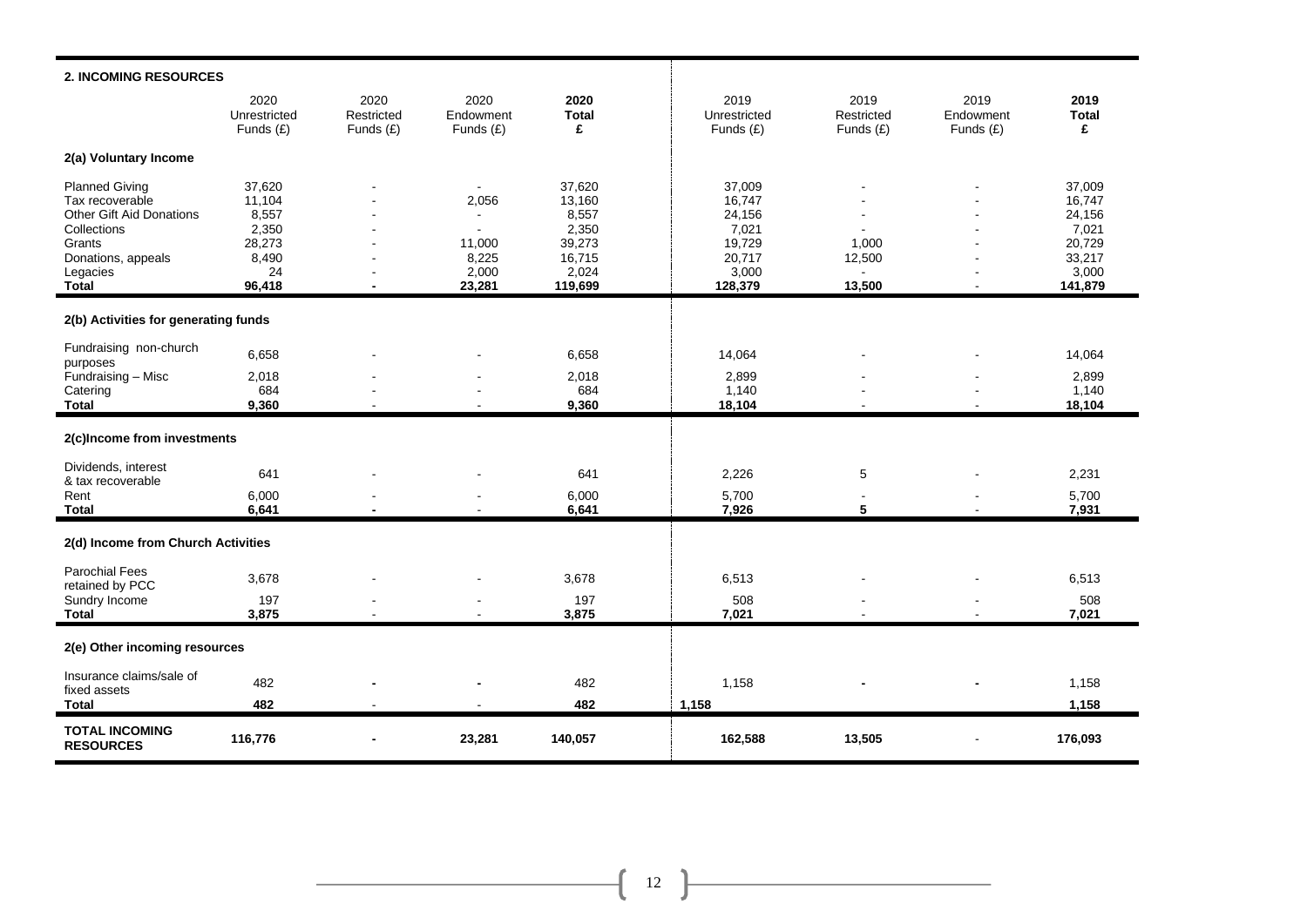| 3. RESOURCES EXPENDED               |                                   |                                   |                                  |                           |                                   |                                 |                                |                           |
|-------------------------------------|-----------------------------------|-----------------------------------|----------------------------------|---------------------------|-----------------------------------|---------------------------------|--------------------------------|---------------------------|
|                                     | 2020<br>Unrestricted<br>Funds (£) | 2020<br>Restricted<br>Funds $(E)$ | 2020<br>Endowment<br>Funds $(E)$ | 2020<br><b>Total</b><br>£ | 2019<br>Unrestricted<br>Funds (£) | 2019<br>Restricted<br>Funds (£) | 2019<br>Endowment<br>Funds (£) | 2019<br><b>Total</b><br>£ |
| 3(a)Church activities               |                                   |                                   |                                  |                           |                                   |                                 |                                |                           |
| Mission & charitable giving         |                                   |                                   |                                  |                           |                                   |                                 |                                |                           |
| Overseas                            |                                   |                                   |                                  | $\sim$                    |                                   |                                 |                                |                           |
| Relief & development                | 375                               |                                   |                                  | 375                       | 500                               |                                 |                                | 500                       |
| agencies                            |                                   |                                   |                                  |                           |                                   |                                 |                                |                           |
| Home missions                       | 200                               |                                   |                                  | 200                       |                                   |                                 |                                | $\sim$                    |
| Secular charities                   | 1,290                             |                                   |                                  | 1,290                     | 360                               |                                 |                                | 360                       |
| <b>Ministry</b>                     |                                   |                                   |                                  |                           |                                   |                                 |                                |                           |
| Diocesan parish share               | 26,350                            |                                   |                                  | 26,350                    | 25,824                            |                                 | $\blacksquare$                 | 25,824                    |
| Clergy expenses                     | 530                               |                                   |                                  | 530                       | 1,479                             |                                 | $\blacksquare$                 | 1,479                     |
| Parsonage                           | 2,982                             |                                   |                                  | 2,982                     | 2,782                             |                                 | $\blacksquare$                 | 2,782                     |
| Assistant staff                     | 11,723                            |                                   |                                  | 11,723                    | 14,126                            |                                 |                                | 14,126                    |
| Church running & maintenance        |                                   |                                   |                                  |                           |                                   |                                 |                                |                           |
| Church running expenses             | 29,352                            |                                   |                                  | 29,352                    | 29,184                            |                                 |                                | 29,184                    |
| Church maintenance                  | 10,967                            |                                   |                                  | 10,967                    | 6,607                             | 40                              |                                | 6,647                     |
| Upkeep of services                  | 8,782                             |                                   |                                  | 8,782                     | 9,179                             | 13,500                          |                                | 22,679                    |
| Depreciation                        | 7,711                             |                                   |                                  | 7,711                     | 5,611                             |                                 | ٠                              | 5,611                     |
| <b>Walton Park Cemetery</b>         | $\sim$                            |                                   |                                  | $\sim$                    | $\blacksquare$                    |                                 |                                | $\sim$                    |
| <b>Parish centre</b>                |                                   |                                   |                                  |                           |                                   |                                 |                                |                           |
| Running costs                       | 4,896                             |                                   |                                  | 4,896                     | 4,550                             |                                 |                                | 4,550                     |
| Other property upkeep               | $\sim$                            |                                   |                                  | $\sim$                    | 1,124                             |                                 | $\overline{a}$                 | 1,124                     |
| Major repairs / works               | 480                               |                                   |                                  | 480                       | 30,952                            |                                 |                                | 30,952                    |
| <b>Total</b>                        | 105,637                           | $\blacksquare$                    |                                  | 105,637                   | 132,279                           | 13,540                          | $\blacksquare$                 | 145,819                   |
| 3(b) Generation of voluntary income |                                   |                                   |                                  |                           |                                   |                                 |                                |                           |
| Stewardship costs                   |                                   |                                   |                                  |                           |                                   |                                 |                                |                           |
| 3(c)Fundraising costs trading       |                                   |                                   |                                  |                           |                                   |                                 |                                |                           |
| Fundraising costs                   | 118                               |                                   |                                  | 118                       | 367                               |                                 |                                | 367                       |
| Investment management               | $\blacksquare$                    |                                   |                                  |                           |                                   |                                 |                                |                           |
| <b>Total</b>                        | 118                               |                                   |                                  | 118                       | 367                               |                                 |                                | 367                       |
| 3(d) Other resources expended       |                                   |                                   |                                  |                           |                                   |                                 |                                |                           |
| Other                               | 1,293                             |                                   |                                  | 1,293                     | 2,179                             |                                 |                                | 2,179                     |
| Support                             | 19,991                            |                                   |                                  | 19,991                    | 20,552                            |                                 |                                | 20,552                    |
| <b>Total</b>                        | 21,284                            | $\blacksquare$                    |                                  | 21,284                    | 22,731                            |                                 | $\overline{a}$                 | 22,731                    |
| <b>TOTAL EXPENDED</b>               | 127,039                           | $\blacksquare$                    | $\blacksquare$                   | 127,039                   | 155,377                           | 13,540                          | $\overline{a}$                 | 168,917                   |

Page | 13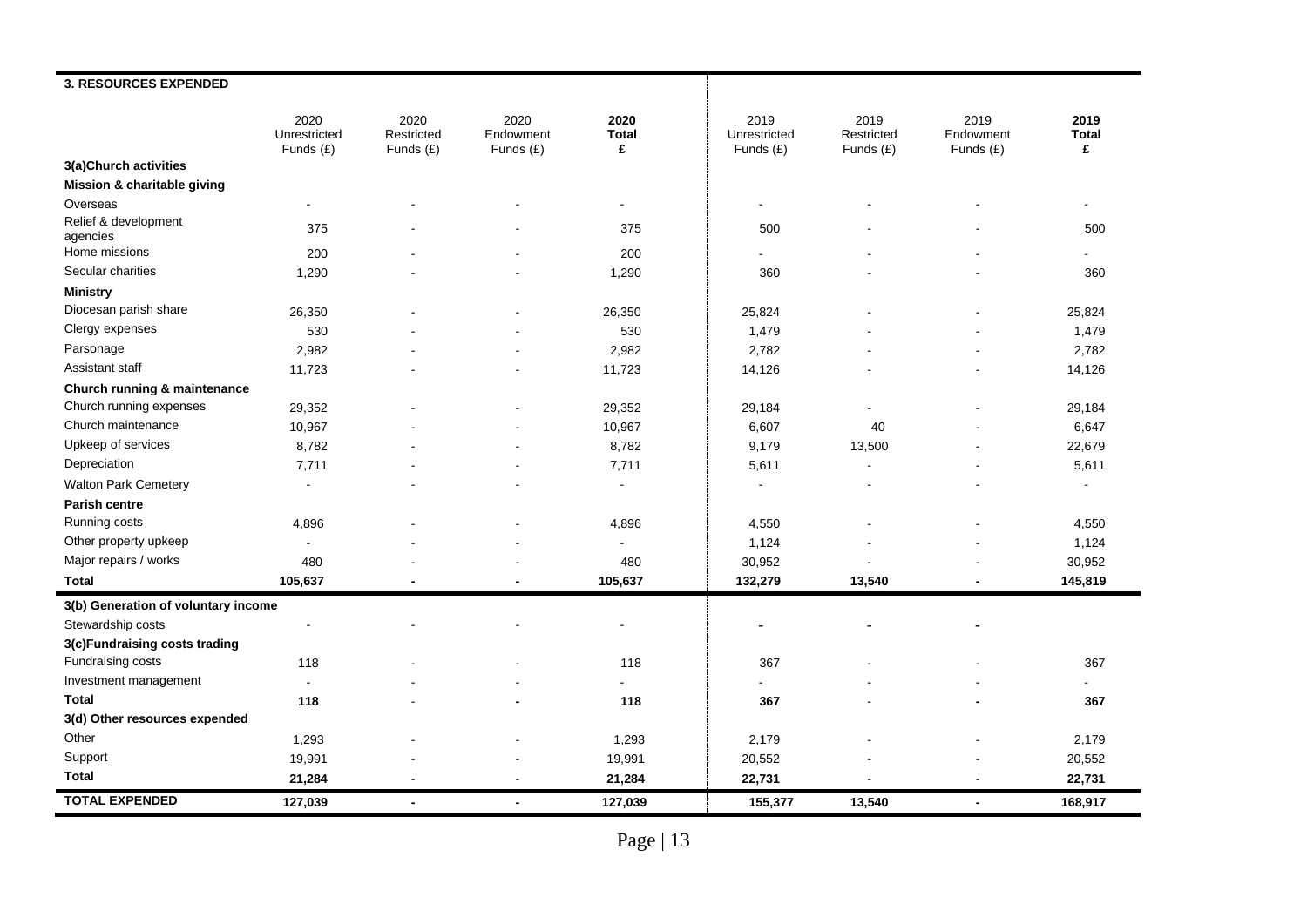#### **4. Staff Costs (Wages & Salaries)**

| Office Support, Cleaning, |        |
|---------------------------|--------|
| Security and Organist     | 23.820 |
| Tax & National insurance  | 1.310  |
| Pensions                  | 443    |
| Total                     | 25.573 |

The head count of employees during the year was 5(all part-time) for office support, cleaning, security and organist.

All employees have had the opportunity to take annual leave to which they are entitled, so there is no financial provision needed for outstanding leave.

#### **PCC members' expenses**

During the year £907 was reimbursed to 3 PCC members for expenses they incurred on behalf of the Church

#### **PCC members' donations**

j.

Trustees contributed a total of £7,508 to the charity during 2020.

| 5(a) FIXED ASSETS              |                                        | Freehold land & | Church             |                    |
|--------------------------------|----------------------------------------|-----------------|--------------------|--------------------|
| <b>Tangible (Unrestricted)</b> |                                        | building<br>£   | equipment<br>£     | <b>Total</b><br>£  |
| Actual / Deemed cost           | As at 1/1                              |                 | 66,889             | 66,889             |
|                                | Disposal<br>Additions at cost          |                 | 2.886              | 2,886              |
|                                | As at 31/12                            |                 | 69,775             | 69,775             |
| Depreciation                   | As at 1/1<br>Withdrawn on              |                 | 18,769             | 18,769             |
|                                | disposals                              |                 | $\overline{a}$     |                    |
|                                | Charge for year<br>As at 31/12         |                 | 7,711<br>26,480    | 7,711<br>26,480    |
| Net Book Value                 | As at 31/12                            |                 | 43,295             | 43,295             |
| 5(b) Investments               |                                        |                 | 2020<br>£          | 2019<br>£          |
| <b>GLADSTONE FUND</b>          | <b>Historical cost</b><br>Market value |                 | 169,498<br>191,602 | 152,139<br>189,039 |
| <b>HAMPSON AND SUNDRY</b>      | <b>Historical cost</b>                 |                 | 251,577            | 232,922            |
| <b>BEQUESTS</b>                | Market value                           |                 | 277,398            | 276,883            |
| <b>INVESTEC Income Account</b> | <b>Historical cost</b>                 |                 | 20,398             | 10,946             |
|                                | Market value                           |                 | 20,398             | 10,946             |
| OLSN EDUCATIONAL FUND          | <b>Historical cost</b>                 |                 | 19,902             | 19,902             |
|                                | Market value                           |                 | 30,486             | 28,524             |
|                                | <b>Accrued Interest</b>                |                 | 5,546              | 4,671              |
| L'POOL BLITZ MEM TRUST         | <b>Historical cost</b>                 |                 | 6,250              | 6,250              |
|                                | Market value                           |                 | 8,205              | 7,445              |
| MUSIC ENDOWMENT FUND           | <b>Historical Cost</b>                 |                 | 25,688             | 12,500             |
|                                | <b>Market Value</b>                    |                 | 28,529             | 12,632             |
| <b>TOTALS</b>                  | <b>Historical cost</b>                 |                 | 493,313            | 434,659            |
|                                | Market value + Accrued Interest        |                 | 562,164            | 530,140            |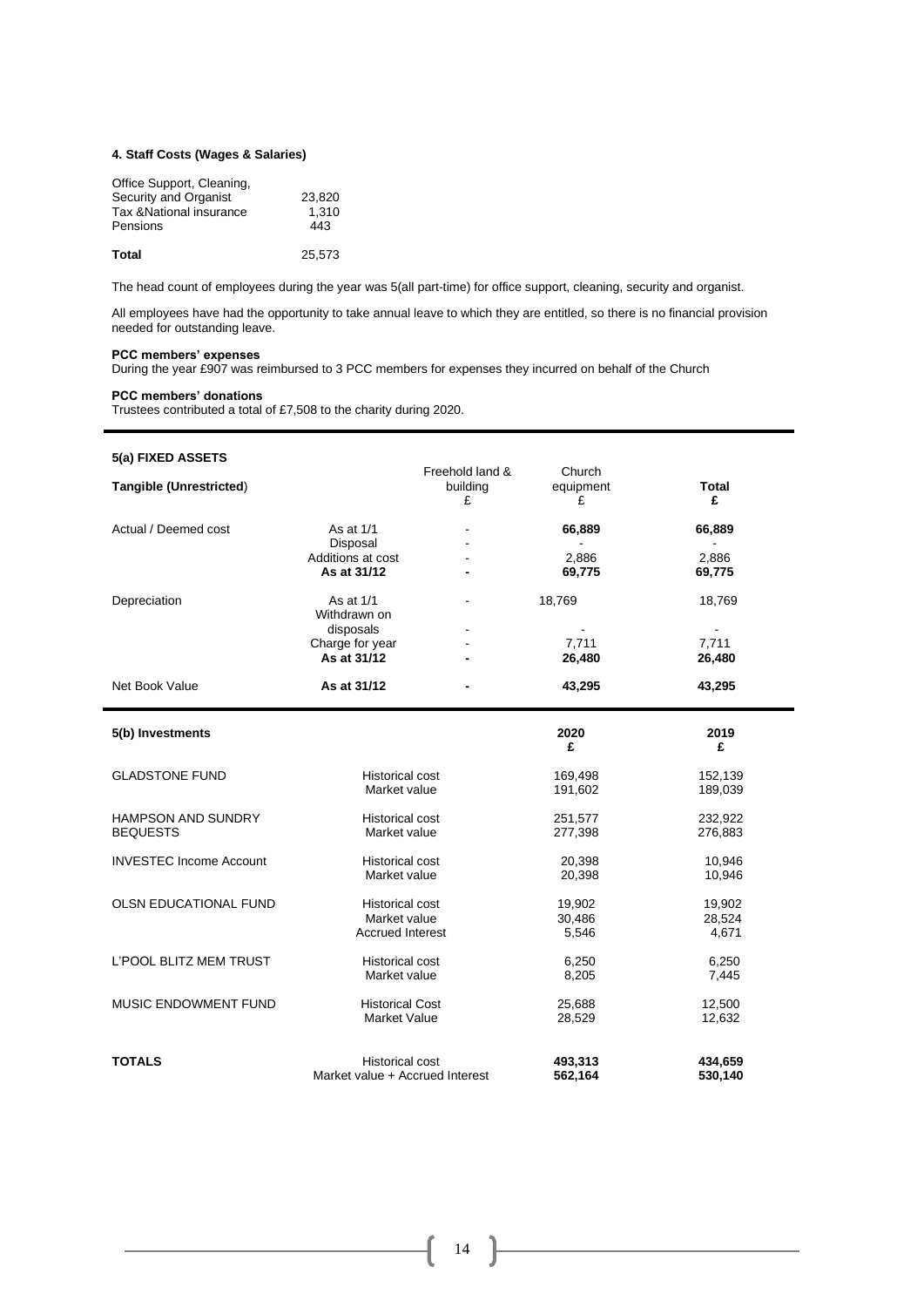#### **The market value as at 31stDecember represents investments for:**

| 20.398  |
|---------|
| 13.751  |
| 528.015 |
|         |

The Gladstone Fund was established following the sale of 62 Rodney Street, Liverpool, the birthplace of W.E.Gladstone. The capital cannot be spent but up to 4/5 of the fund can be borrowed interest free towards the costs of a new Rectory. The income from the fund is available to the PCC without restriction and is currently accumulating in an Investec cash account.

The Hampson and Sundry Bequests is the new joint title for the fund which contains the legacy given under the will of John Henry Hampson as well as an earlier bequest (the James Cross Fund), to which has been added the formerly separate Sundry Endowments Fund. With the redesignation of the small unrestricted sums last year as endowment funds, the two funds were merged during 2020 and are now reported as a single entity.

The Our Lady & St Nicholas Educational Fund was established in 1998 with the proceeds of the sale of the former church school in Vauxhall. The income from this fund is to be used to assist the education of both the young people associated with the Church and/or live in the parish.

The Music Endowment Fund was formally established early in 2020, following a generous donation late in 2019 which was initially described as restricted. It is intended to support the provision of music in worship. Funds donated are invested as endowment but the income from this fund is available to the church as unrestricted to apply to musical purposes.

| <b>6. DEBTORS</b><br>Tax recoverable<br>Other debtors<br>Total |                                                 |                       | 2019<br>£<br>14,910<br>3,642<br>18,552 |                          |                            |                            |  |
|----------------------------------------------------------------|-------------------------------------------------|-----------------------|----------------------------------------|--------------------------|----------------------------|----------------------------|--|
|                                                                | 7.LIABILITIES (Amounts falling due in one year) |                       | 2020<br>£                              |                          | 2019<br>£                  |                            |  |
| Creditors<br>Total                                             |                                                 |                       | 918<br>918                             |                          | 9,627<br>9,627             |                            |  |
| 8. FUNDS                                                       | <b>Balance</b><br>at 1/1                        | Incoming<br>resources | <b>Resources</b><br>expended           | Fund<br><b>Transfers</b> | <b>Investment</b><br>gains | <b>Balance</b><br>at 31/12 |  |
| <b>Unrestricted fund</b><br>movements                          |                                                 |                       |                                        |                          |                            |                            |  |
| <b>Investec Dividends</b>                                      | 10,946                                          | 9,452                 |                                        | $\blacksquare$           | $\sim$                     | 20,398                     |  |
| Accumulated funds                                              | 149,396                                         | 116,776               | 127,039                                | 500                      |                            | 139,633                    |  |
| <b>Total</b>                                                   | 160,342                                         | 126,228               | 127,039                                | 500                      |                            | 160,031                    |  |
| <b>Restricted fund</b><br>movements                            |                                                 |                       |                                        |                          |                            |                            |  |
| <b>Blitz Memorial</b><br>Fund                                  | 8,069                                           | 2                     |                                        | (500)                    | 760                        | 8,331                      |  |
| <b>OLSN Educational</b><br>Fund                                | 4,671                                           |                       |                                        |                          | 875                        | 5,546                      |  |
| Music Fund                                                     | 12,632                                          |                       |                                        | (12, 632)                |                            | $\bf{0}$                   |  |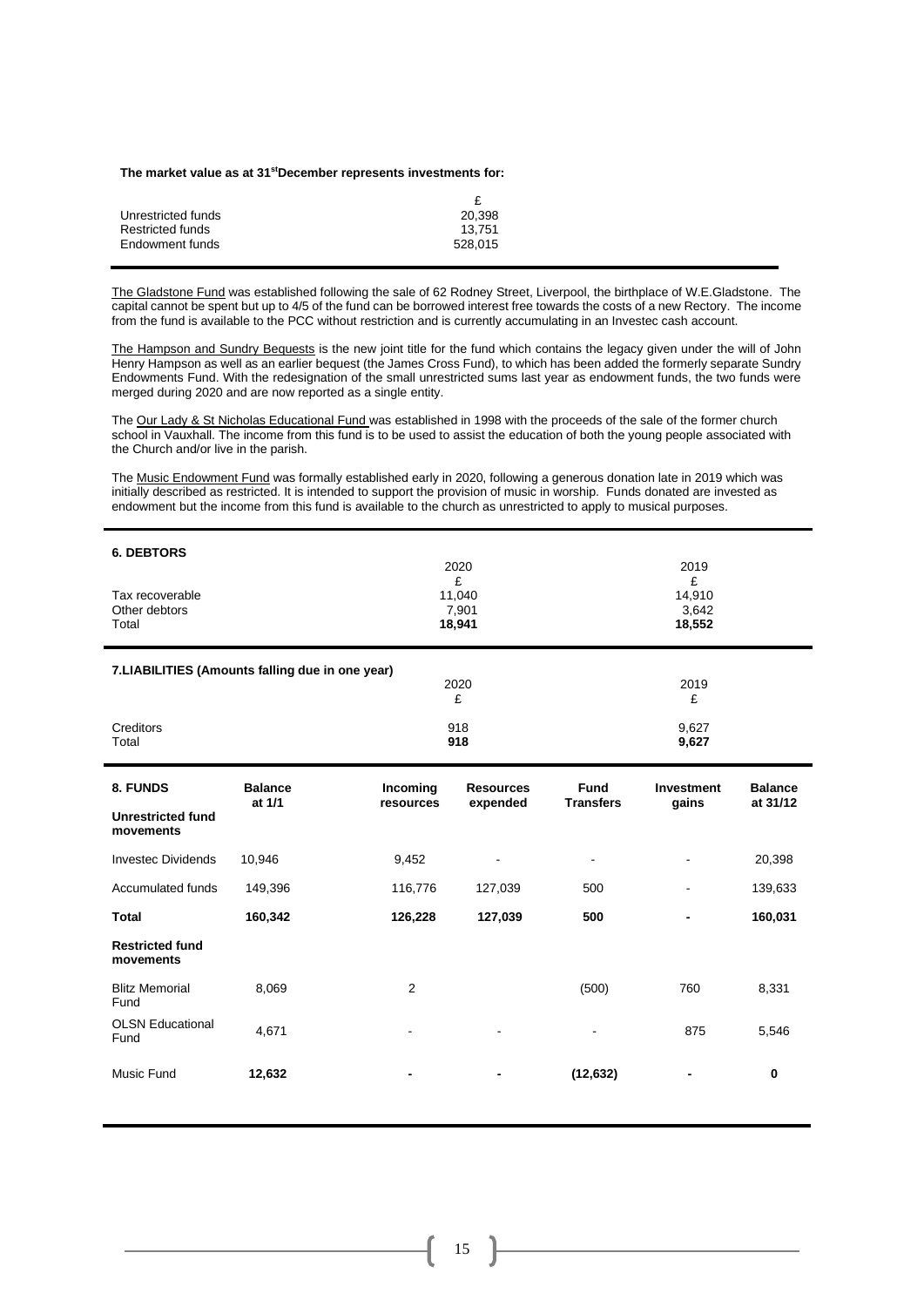#### **9.OTHER FEES**

**The following amounts have also been received and subsequently paid out but which are not included in the accounts for the year: £**

| Fees for weddings, funerals and special services<br>(Verger, Organist, Choir, Bellringers, Soloists) | 2.515 |     |
|------------------------------------------------------------------------------------------------------|-------|-----|
| <b>Special Collections:</b>                                                                          |       | £   |
| <b>Firefighters' Charity</b>                                                                         |       | 64  |
| <b>Chief Constable's Charity</b>                                                                     |       | 160 |
| <b>KIND</b>                                                                                          |       | 60  |
| <b>Liverpool Seafarers' Centre</b>                                                                   |       | 192 |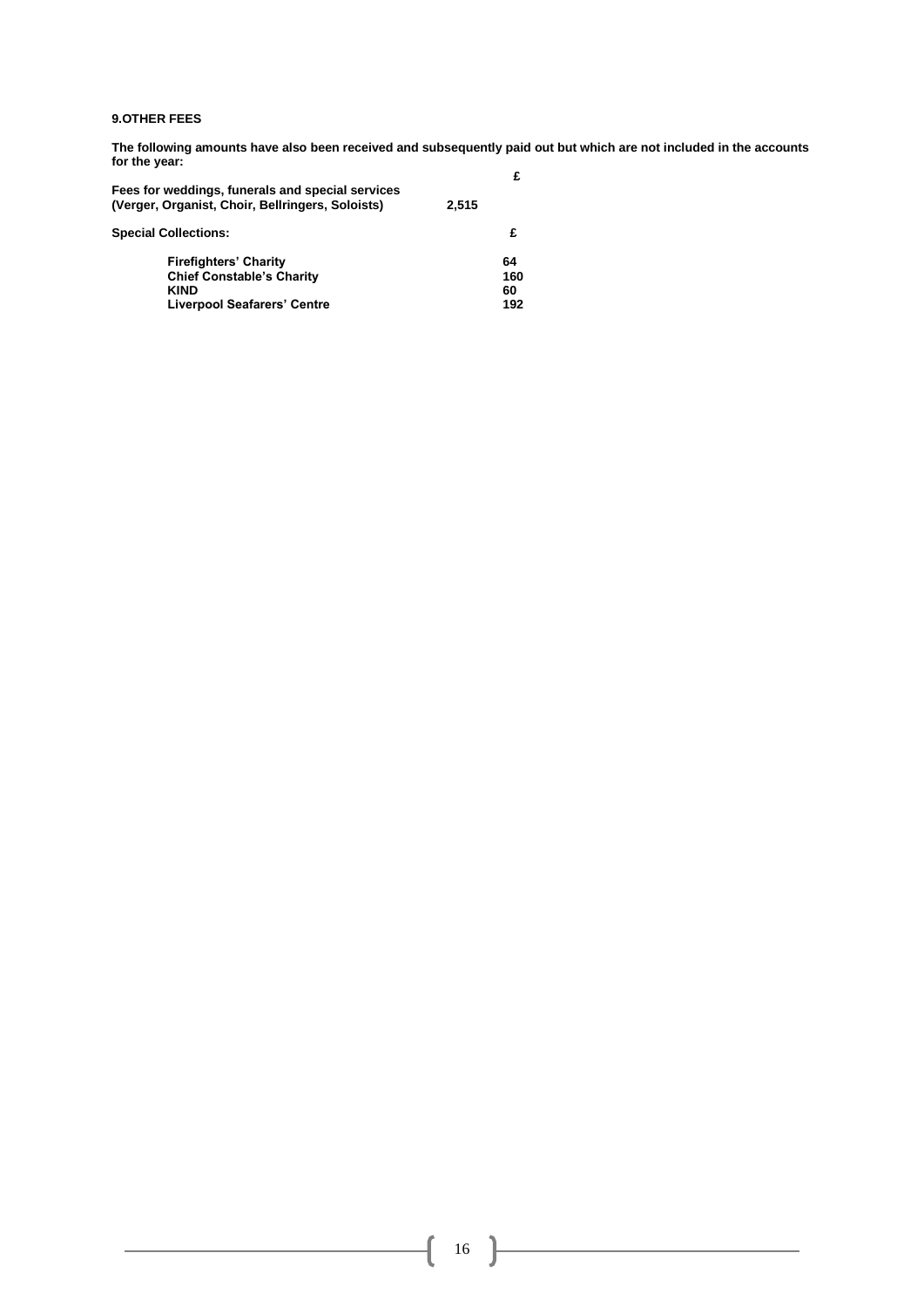#### **A.P.C.M. – FABRIC REPORT – BUILDING MANAGER.**

**TO:** A.P.C.M.

**FROM:** PETER A. WOODS

**SUBJECT:** A.P.C.M. - FABRIC REPORT – PETER WOODS

**DATE:** 25 APRIL 2021

#### A.P.C.M. – FABRIC REPORT - BUILDING MANAGER.

#### **1. QUINQUENNIAL SURVEY OF CHURCH.**

Quinquennial Survey carried out in November 2019.

Surveyor's Comments:

"Our conclusion is that this is an exceptionally well-maintained church property. The maintenance is undertaken in a well organised and systematic manner, with good records being maintained by the Churchwarden. This action will prolong the life of the components and finishes of this important parish church within the city of Liverpool".

#### **IMMEDIATE ACTIONS:**

Clear roof outlet as identified on flat roof section – Completed.

#### **URGENT ACTIONS:**

Consider repairs to spalled stonework coincident with ferrous fixing damage; cut out damaged areas and replace with matching stone.

Undertake limited re-pointing works at boiler-flue housing and low levels of the church plinth where strong cement mortars have failed. Utilise traditional lime mortars in repairs.

Quote received from Messrs. Mather & Ellis Lt (Stonemasons) £ 8.071.00 + VAT. Work to start in April 2021 as funding now obtained for the work.

#### **DESIRABLE WORK:**

Consider removal of gloss paint finishes in areas where water ingress has damaged the plaster and paint finishes in lower ground floor hall area. Work outstanding to be carried out as funds permit. Install replacement tell-tale devices across cracks at window cills/quoins within clock tower room/bell tower room. Not considered required at this time.

Refurbishment of toilets to church rooms, replacing flooring on stairs and landings. Work in hand with our Architects Maggie Mullan Architects.

#### **2. GENERAL FABRIC OF THE CHURCH.**

#### **TOWER:**

Tower including Ringing Room, Clock Room and Bell Chamber in good condition.

The clock re-set mechanism failed in September; a replacement modern Auto-Restart Unit fitted in October 2021 by Smith of Derby for £880.00 + VAT. The new unit is completely automatic and does not require any manual change for BST / GMT.

In the clock room 4 fluorescent fittings for the four clock faces are not working. Fittings require renewal along with relevant cabling and electronic timer for the clock face lighting. This work has been included in the church floodlight replacement work which should be carried out in July 2021.

#### **ROO**F:

In good condition but we still have a small leak above the Sanctuary which the church has been trying to trace and repair for many years. Leak only occurs with specific wind direction and heavy rain. Leak being continuously monitored.

Smartwater applied to copper sheathing on South and North Side rooves in 2020.

#### **STONEWORK:**

Urgent repairs to stonework are noted in Quinquennial report above. This work in hand to be carried out by Messrs Mather and Ellis, stonemasons, in April after Easter as their work schedule permits.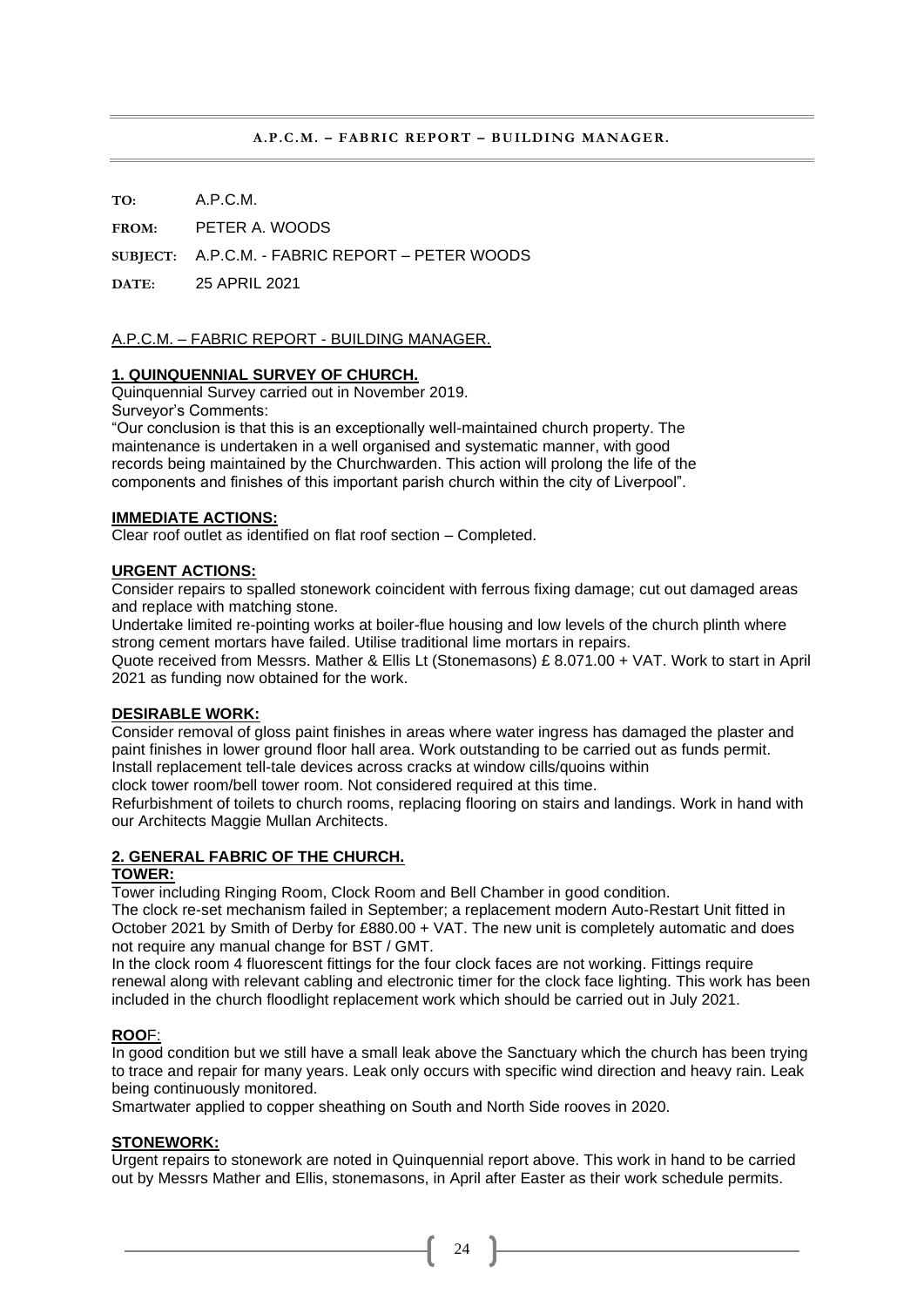Otherwise, external wall faces are generally all in good condition, with only a few areas showing some lamination and descaling due to the strong mortar in use in joints adjacent to the ashlar face. Wall fixings are being damaged by ferrous window grille fixings on the north side of the external wall, where it was also noted that the sandstone faces are eroding due to a strong mortar in use.

#### **CHURCH GLAZING EXTERNAL AND INTERNAL:**

Mainly in good order. When funds allow secondary double glazing to be considered for Parish / Rector's and Curate's Offices.

#### **CHURCHYARD:**

Garden maintained in good order by City Council.

Monuments and memorials. Blitz Memorial to be cleaned and re-waxed. HMS Liverpool Memorial now rather faded and needs either upgrading or replacing with replica, otherwise all memorials in good order. Building Manager and David Massey will be carrying out a full audit of all memorials at the church and updating the Terrier.

Gulleys and pit outside Parish Centre. New contract agreed with Contractors Steve Caunce Ltd for three visits a year to keep gulleys and pit clear.

Gates and railings around churchyard will require scaling and painting in the future along with minor repairs.

#### **PATHS AND BOUNDARY WALLS:**

Paths within the immediate boundary of the listed church are stone flagstones, which are in moderately good condition. The boundary walls are showing some signs of vegetation growth in between bedding joints. These should be very carefully removed to retain sound mortars. Where the mortar has been lost, replace using a traditional lime mortar mix.

#### **PARISH CENTRE:**

Refectory Kitchen refurbished and all equipment working well. Refectory in good order. Alexandra Room. Carpet in Alexandra Room now very stained and requires replacement floor covering as church staff unable to remove stains.

Gents and Ladies toilets displaying some minor salt migration through the plaster and paint surface, causing the paint to blister and peel off. This defect will be remedied when new toilet work is carried out. Similar peeling noted above stairs to refectory and needs treatment.

A similar problem has been noted in the Vestry and will be repaired as funds allow. Not an urgent priority at this time.

The carpeting on the staircase from the ground floor to the Refectory is heavily stained and requires renewal. Found impossible to remove stains.

#### **ELECTRICAL ROOM:**

New Smart Meter fitted for electricity supply and new main fuses fitted to mains supply in September. Room requires all walls to have decaying plaster removed back to bare brick. Present plaster is very friable and dusty.

#### **BOILER ROOM:**

Boiler Room dry and in good condition.

The cast iron access gate to the basement plantroom is corroding; rustproofing and painting is recommended.

Damaged security grille above boiler room entrance needs repaired by Challenger Forge in December 2020.

Suggest wooden separation of boiler room entrance and old coal storage area be removed to allow for better storage area.

#### **GLADSTONE AND PEPYS FLAT:**

Maintained in good order but Pepys Flat needs re-decorating before new Curate moves in, possibly in June. Quotes to be obtained from decorators in April.

#### **FLOWER ROOM – SHELVING.**

Flower room shelving updated with new shelving in November 2020 in sum £ 650.00 + VAT.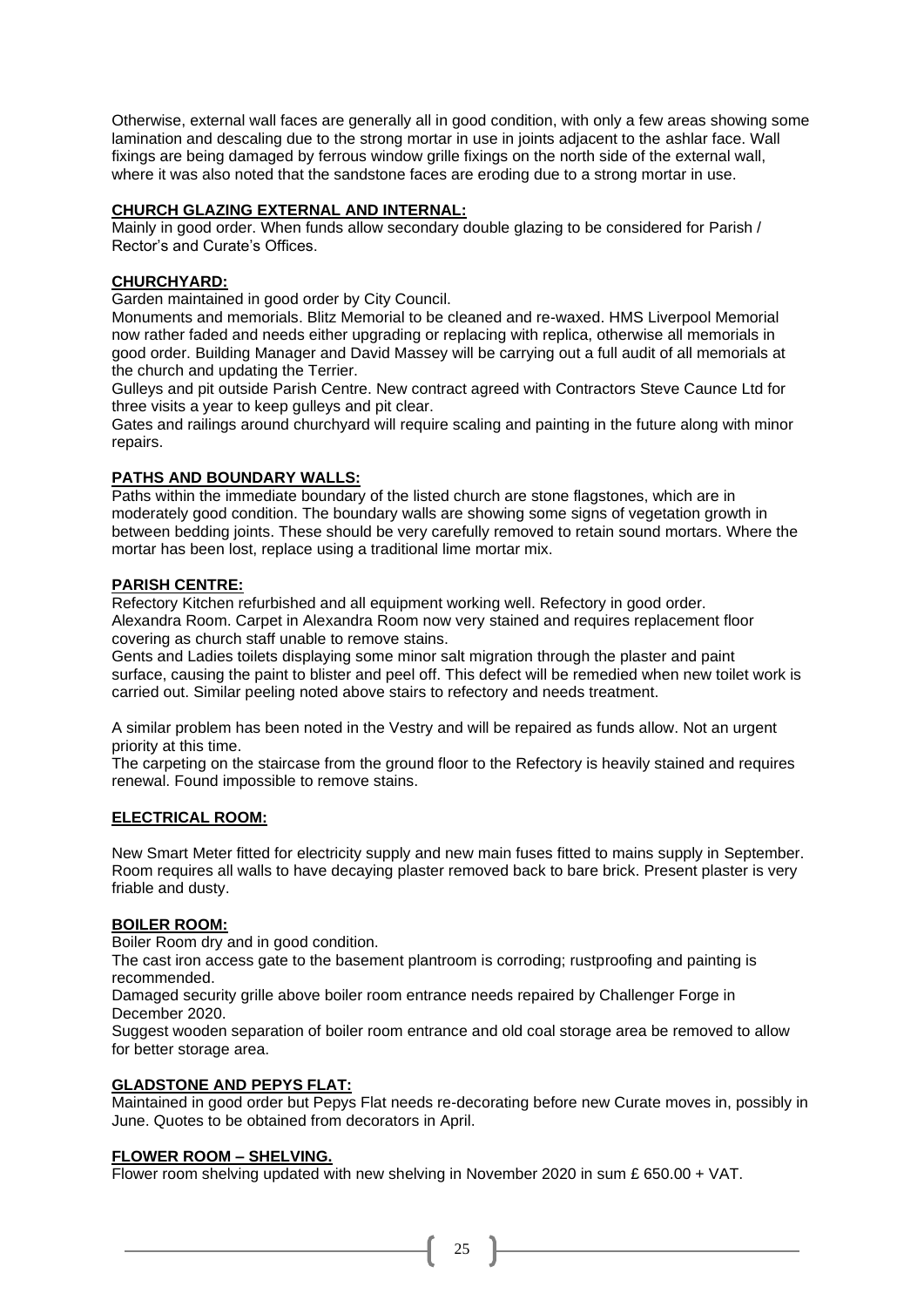## **3. FLOODLIGHTS -TOWER FACES, PLINTH AND EAST FACE OF CHURCH.**

The contract for the floodlights has been awarded to a local firm in Liverpool. The next stage will be a planning application with installation, hopefully, taking place in June/July 2021. The tender evaluation was not on cost (as there is a fixed budget), but the quotation was low enough that there is room for some extension to the scheme to provide lighting in the Gardens. PCC has agreed to this work subject to on-sight survey.

#### **4. Wi-Fi AND INTERNET UPGRADE.**

Wi-Fi and Internet upgraded in February 2020. Work carried out by contractors BT and Ensign. Due to Covid-19 restrictions the outstanding work, particularly connecting up the present CCTV system to the new system, should be completed in April 2021.

#### **5. 5 YEARLY ELECTRICAL INSTALLATION REPORT AND TEST DUE MARCH 2021.**

A quote from Property Services North West in sum £ 2,340.00 + VAT has been agreed for the work.

The church is due a major upgrade of the floodlighting around the church in June/July 2021. It is therefore considered better to wait until the floodlighting work is carried out before the 5-yearly inspection. Once the church has had the floodlighting work done the Electrical Installation Report and Testing will be carried out.

# **6. SERVICES WORK THROUGHOUT THE YEAR**

#### **Central Heating.**

Annual Gas service and Safety Inspection carried out on main boilers, Pepys Flat and Gladstone Flat boilers. All in good order.

#### **Donation Boxes in Narthex.**

Following damage to both donation boxes on two occasions in the year new donation boxes purchased and fitted. The new boxes are polycarbonate panels strengthened with steel frames which should be far more difficult to break into.

#### **Elevator:**

Regular Service Visits carried out by Messrs A1 Lifts throughout the year. Elevator in good order.

#### **Electrical.**

A number of small repairs carried out to lighting during the year.

Emergency lights tested monthly at church by church staff and quarterly by Messrs Atlas Fire and Security. A number of emergency lights were replaced following failure of the 1 hour emergency light test. Other lights which failed the 3 hour emergency lighting test will be replaced as funds permit. All new emergency lights are LED units.

#### **Fire Alarm System:**

Serviced regularly throughout the year by Atlas Fire and Security. Monthly checks carried out by church staff.

#### **Fire Fighting Apparatus:**

Serviced annually by Celtic Fire and Security. Monthly checks carried out by church staff. **Hygiene Services.**

Sanitary Services carried out by Messrs PHS during the year. **Lightning Conductor System**

Surveyed and passed by PTSG Electrical Services Limited in 2020. Insurers have now advised that Lightning Conductor Surveys are now only required every 4 years.

#### **PAT Testing:**

Carried out in September 2020 by Wirral PAT Ltd. Insurers have advised that PAT is now only required every 2 years.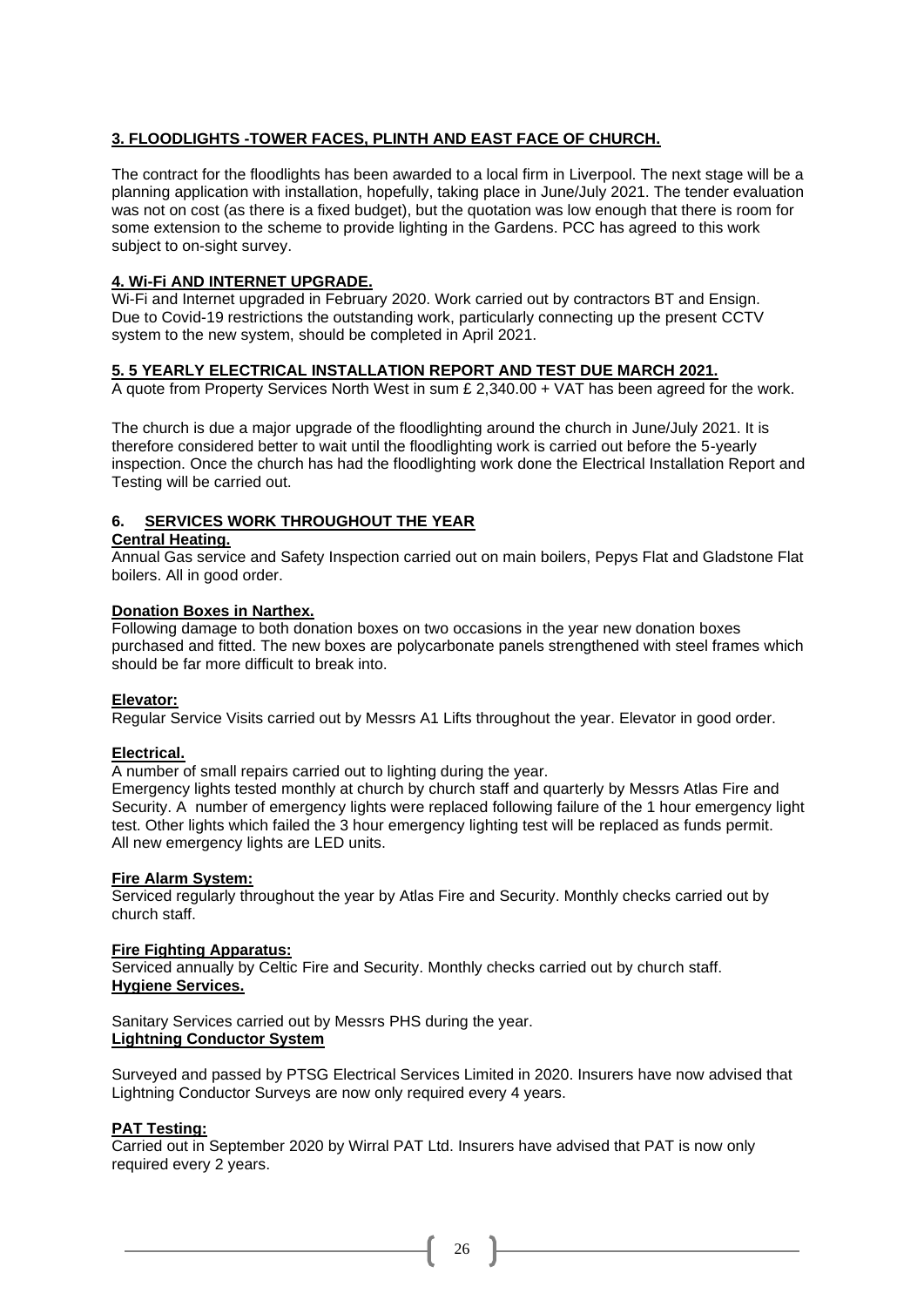# **PARISH OF LIVERPOOL**

# *Our Lady and St Nicholas*

Annual Report to the APCM on Insurance Arrangements, April 2021.

## 1.0 BACKGROUND:

The PCC has the duty to take out adequate insurance cover for the fabric, goods, and ornaments of the church. The current insurance arrangements are largely the outcome of past actions by the Rector and churchwardens.

# 2.0 PURPOSE OF THE REPORT:

To advise the PCC of existing insurance arrangements for the church and related matters.

# 3.0 INSURANCE ARRANGEMENTS:

Our insurance advisors are Griffiths & Armour, 12 Princes Parade, Princes Dock, Liverpool, L3 1BG (contact: Simon Hooson). Our insurance policies are held with the Ecclesiastical Insurance Group (EIG) (Diocesan Insurance Consultant and Surveyor: Mr. John Cain). The policies are in the three white 'Insurance' files on the top shelf of the steel cabinet in the Parish Office.

# 4.0 CHURCH INSURANCE INSPECTION AND REVIEW:

HSB Haughton Engineering Insurance Services, Cairo House, Greenacres Road, Oldham, Lancs 0L4 3JA make six-monthly (e.g., March and September) inspections of the hydraulic lift in the Parish Centre and annual (e.g., July) inspections of the hot water boiler and report any recommendations. An annual service inspection of the main central heating equipment and boiler in the basement and other gas hot-water boilers (e.g., in the flats) will be carried out by Halsall Heating Limited of Southport, with whom a new service contract will be negotiated in August 2015.

Separate 'Incident' (e.g., damage to church windows) and 'Accident' Books (e.g., personal accidents) are located on the top shelf of the steel cabinet in the Parish Office and in the "Accident Book" display unit, also within the Parish Office. Those involved are encouraged to enter details of incidents and accidents in these books for inspection, and, if appropriate, for follow-up by the churchwardens and other officers.

A general review is held regularly by the EIG in association with Griffiths & Armour, the Rector and Building Manager. The last review and evaluation were carried out in September 2020.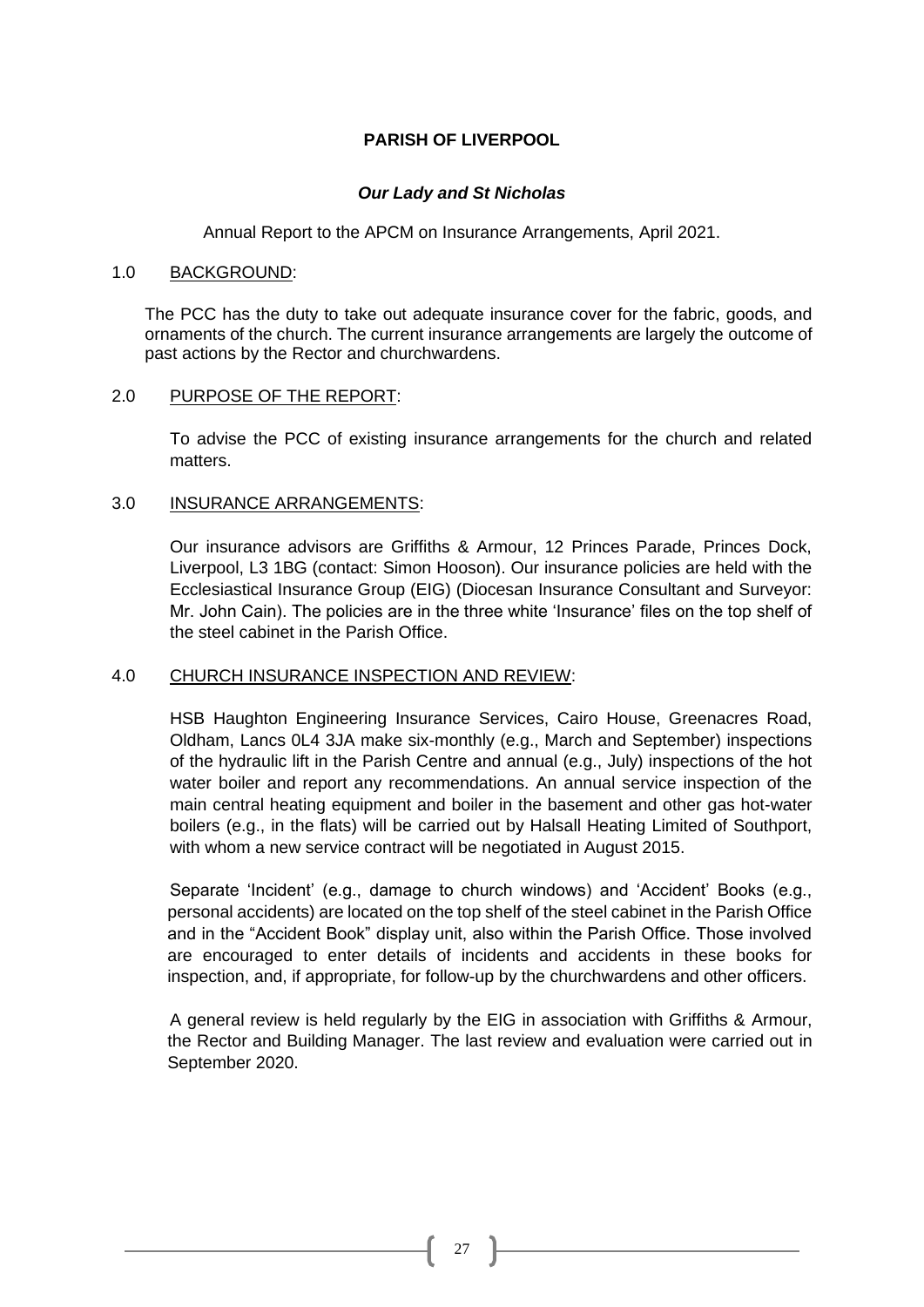## 5.0 EXISTING SUMS INSURED: CHURCH:

*Commercial Combined Insurance 04/XPG/0314844.*

#### **Section 1 - Property Damage**

Cover is provided against accidental loss, destruction, or damage on an indemnity basis. A range of cover limits, excess and exclusions applies. A Long-Term Agreement including a discount of 25% applies to this section. Agreement expires on 6 March 2021.

Payment £ 963.06 per month by Direct Debit.

| Buildings and contents sum insured:                                   | £24,630,00 |
|-----------------------------------------------------------------------|------------|
| Artwork in the Open.                                                  | £123,000   |
| Insured events and excesses:<br>(N.B. Act of Terrorism not included). | £250       |

# **Limits applying to theft or attempted theft:**

- a). Theft of Contents subject to a limit of £25,000 any one item.
- b). External metal £7,500 any one period of insurance. External metal must be protected by SmartWater or an alternate forensic marking system, associated signage displayed and registered with SmartWater. Technology Limited or the alternative provider.

Church external metal protected with SmartWater in 2020.

- c). Subsequent damage £7,500 any one period of insurance.
- d). For contents in unlocked outbuildings £ 1,000 any one claim.
- e). Cost is on an indemnity basis and the Sums Insured should therefore reflect the cost of replacement in modern materials at last valuation inspection by insurers.

# **Extension 10 - Property in the Open:**

Homeless Jesus – sum insured £21,000 any one claim.

Tidal Shame – sum insured £2,000. Any one claim.

MV Derbyshire Memorial – sum insured £40,000. Any one claim.

Blitz Memorial – sum insured £60,000. Any one claim.

# **All Risks Insured Property:**

All risks cover for insured property anywhere in the UK. £5,000 (Excess £100).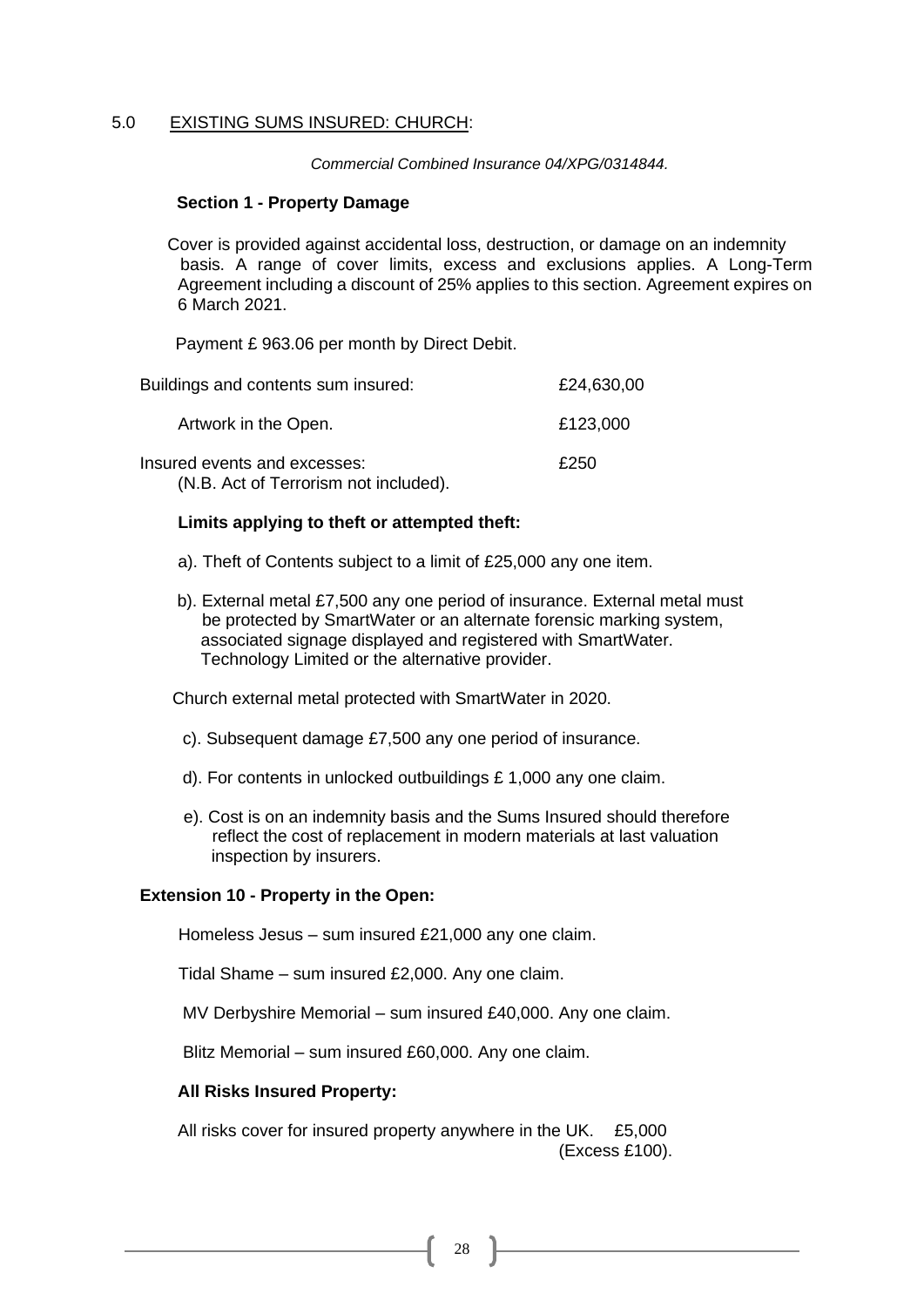#### **Property damage clauses:**

- a). Fire alarm system installed in accordance with specification agreed by insurers. No variation of the system or structural alteration to the premises which would affect the system shall be made without insurers written consent.
- b). Interested parties specific items. It is noted that Lynbrook has an interest in the insurance provided by this policy in respect of Item Konica Photocopier. A/N A7939523

## **Section 3 - Loss of Income:**

A Long-Term Agreement including a discount of 10% applies to this section. Agreement expires on 7 March 2021.

| Limit of indemnity:       | £100,000 any one event. |
|---------------------------|-------------------------|
| Maximum indemnity period: | 48 months.              |

#### **Section 4 - Money:**

A Long-Term Agreement including a discount of 10% applies to this section. Agreement expires on 7 March 2021.

Excess £250.

| a). Non-negotiable money.                                    | £250,000 |
|--------------------------------------------------------------|----------|
| b). In transit or in a bank night safe:                      | £5,000   |
| c). While being counted or in the home of a church official: | £5,000   |
| d). In a locked safe on premises:                            | £5,000   |
| e). Any other loss:                                          | £500     |

#### **Section 6 Theft by officials:**

Excess: £250.

Limit of indemnity: £10,000.

#### **Section 7 - Liabilities:**

A Long-Term Agreement including a discount of 10% applies to this section. Agreement expires on 7 March 2021.

Cover. Public and Products liability. Limit of Indemnity: £10,000,000.

#### **Retroactive dates for standard liability extensions**

| Extension.                                                               | Retroactive Date.              |
|--------------------------------------------------------------------------|--------------------------------|
| Errors and omissions.<br>Errors and omissions – independent examination. | 7 March 2007.<br>7 March 2007. |
| Pastoral care indemnity.                                                 | 7 March 2007.                  |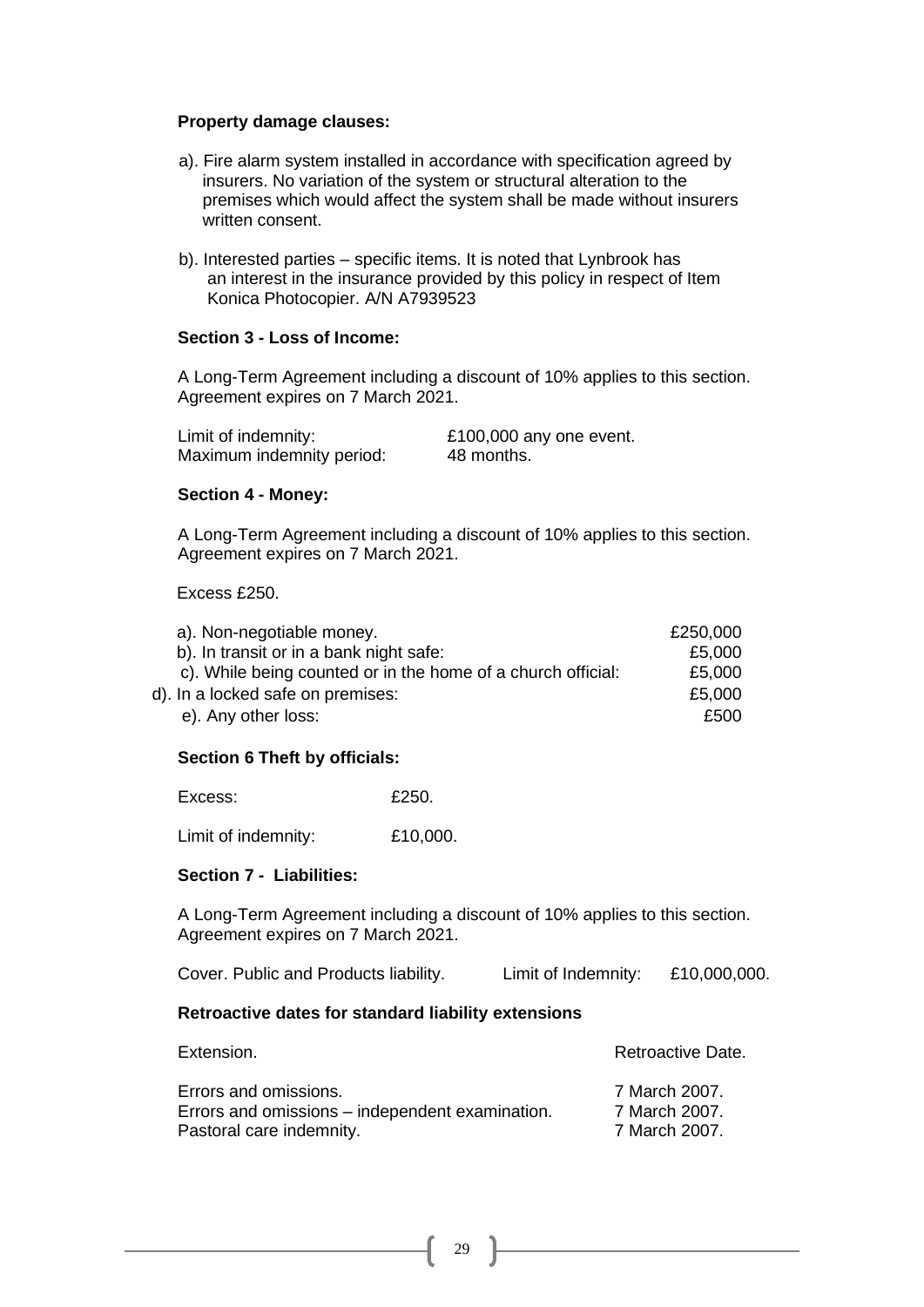## **Liabilities Clauses.**

Ownership of Gates Lodge.

We will indemnify you against your legal liability to pay damages tends arising out of your ownership of Gates Lodge (No.2) Walton Park Cemetery L9 1AW

No indemnity will be provided: (i) in respect of liability arising outside of the geographical limits (ii) if you are entitled to indemnity under any other insurance.

## **Section 8- Legal Expenses:**

A Long-Term Agreement including a discount of 10% applies to this section. Agreement expires on 7 March 2021.

Limit of indemnity:  $£250,000$ 

# **Section 9 - Personal Accident:**

A Long-Term Agreement including a discount of 10% applies to this section. Agreement expires on 7 March 2021.

|                                  | Benefit 3-15 yrs age. Benefit 16-80 yrs age. |
|----------------------------------|----------------------------------------------|
| £5,000                           | £10,000                                      |
| £10,000                          | £10,000                                      |
| £10,000                          | £10,000                                      |
|                                  |                                              |
| £10                              | £100.                                        |
|                                  |                                              |
| Amount per week up to 104 weeks. | £5 per week £50 per week.                    |
|                                  |                                              |

# **6.0 OTHER INSURANCES:**

#### **Property Owners Insurance Policy 04/HHP/0155980**

|              | Buildings Insurance Issued by EIG for No 1 Lodge, Walton Park Cemetery |          |
|--------------|------------------------------------------------------------------------|----------|
| Sum Insured: | Buildings.                                                             | £288,100 |
|              | Contents of Common Part.                                               | £ 25,000 |

Excess:

For Claims other than insured event 3 (See policy documents in Insurance File 1 of 2): **E50** 

Insured event 3 (Subsidence of heave of the site on which the buildings stand or landslip):  $£1,000$ 

Limit of Indemnity:  $\pounds$  5,000,000

N.B. When new rental agreements are in force for this property the insurance premium will be recovered from the tenant.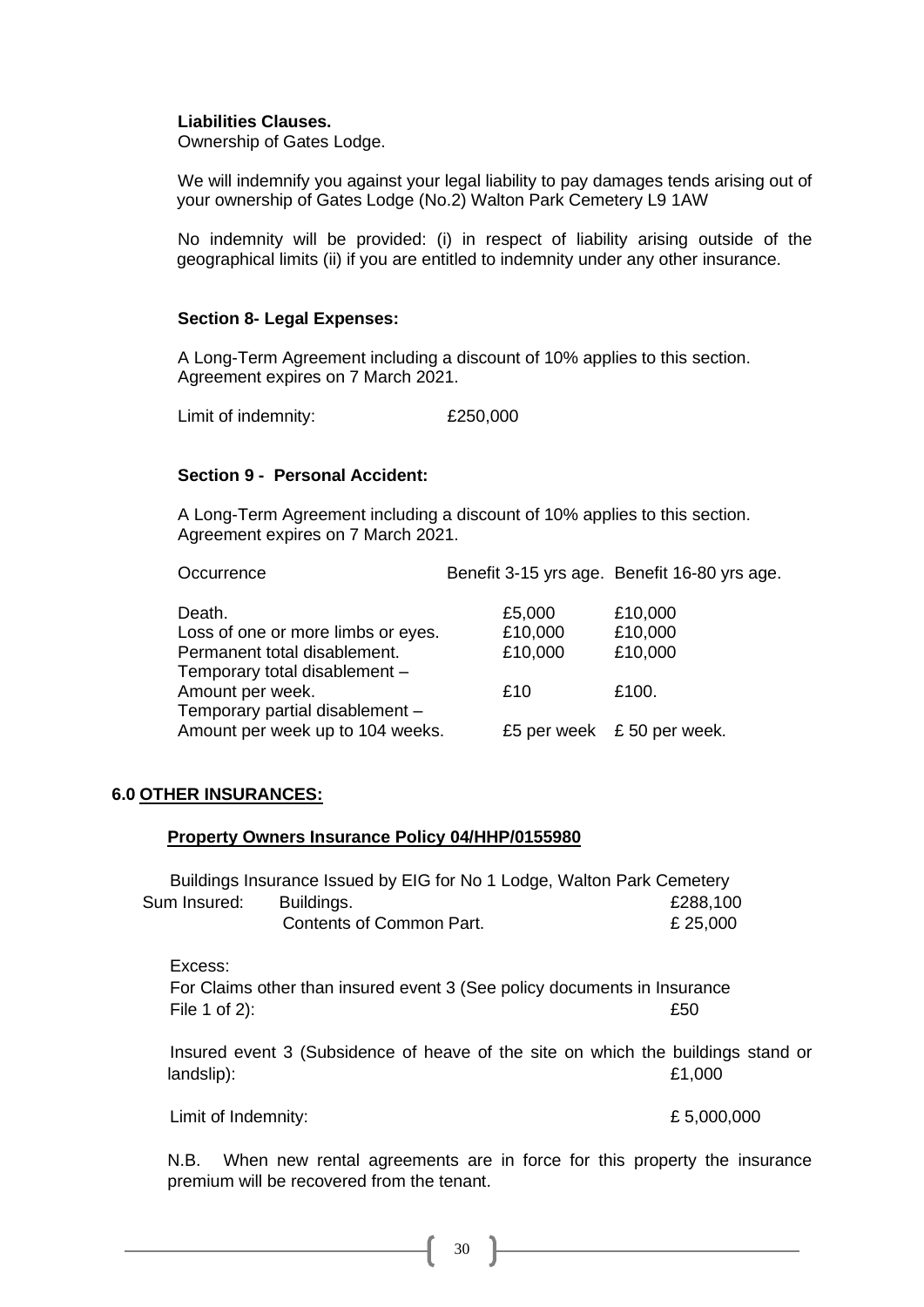|                                                                 |  | Engineering Insurance Policy 04/CEN9114347 - Equipment Breakdown             |             |  |
|-----------------------------------------------------------------|--|------------------------------------------------------------------------------|-------------|--|
| <u>Insurance.</u>                                               |  |                                                                              |             |  |
| Damage to covered equipment.                                    |  |                                                                              | £5.000,000  |  |
| For all claims in any one period of insurance.                  |  |                                                                              |             |  |
| Damage to computer Equipment.<br>For any one accident.          |  |                                                                              | £500,000    |  |
| Damage to portable computer equipment.<br>For any one accident. |  |                                                                              | £5,000      |  |
| Extensions:<br>Reinstatement of data.                           |  |                                                                              | £50,000     |  |
| Any one accident.                                               |  |                                                                              |             |  |
| Computer increased costs of working.                            |  |                                                                              | £50,000     |  |
| Any one accident.                                               |  |                                                                              |             |  |
| Business Interruption.                                          |  |                                                                              | £100,000    |  |
| Any one period of Insurance.<br><b>Public Relation Costs.</b>   |  |                                                                              | £ 25,000    |  |
| Any one accident.                                               |  |                                                                              |             |  |
| <b>Additional Access Costs.</b>                                 |  |                                                                              | £ 20,000    |  |
| Any one accident.                                               |  |                                                                              |             |  |
| <b>Hazardous Substances:</b>                                    |  |                                                                              | £10,000     |  |
| Any one accident.<br><b>Expediting expenses:</b>                |  |                                                                              | £ 20,000    |  |
| Any one accident.                                               |  |                                                                              |             |  |
|                                                                 |  | European Union and Public Authorities (including undamaged)                  | £1000,000   |  |
| Any one accident.                                               |  |                                                                              |             |  |
| Damage to own surrounding property:                             |  |                                                                              | £ 2,000,000 |  |
| Any one accident.<br>Hire of substitute Item                    |  |                                                                              | £10,000     |  |
| Any one accident.                                               |  |                                                                              |             |  |
| Storage tanks and loss of contents:                             |  |                                                                              | £10,000     |  |
| Any one accident.                                               |  |                                                                              |             |  |
| Debris removal.                                                 |  |                                                                              | £ 25,000    |  |
| Any one accident.                                               |  |                                                                              |             |  |
| Repairs costs investigations:<br>Any one accident.              |  |                                                                              | £ 25,000    |  |
| <b>Additional Access Costs:</b>                                 |  |                                                                              | £ 20,000    |  |
| Any one accident.                                               |  |                                                                              |             |  |
| Energy efficiency improvements.                                 |  | 25% of the new replacement cost of the damaged covered equipment or £ 25,000 |             |  |
| Whichever is less in any one accident.<br>Temporary plant:      |  |                                                                              | £50,000     |  |
| Any one accident.                                               |  |                                                                              |             |  |
|                                                                 |  |                                                                              |             |  |
| Policy Excess. All claims under this policy.                    |  |                                                                              | £100.00     |  |
|                                                                 |  |                                                                              |             |  |

 $\left\{ \begin{array}{c} 31 \end{array} \right\}$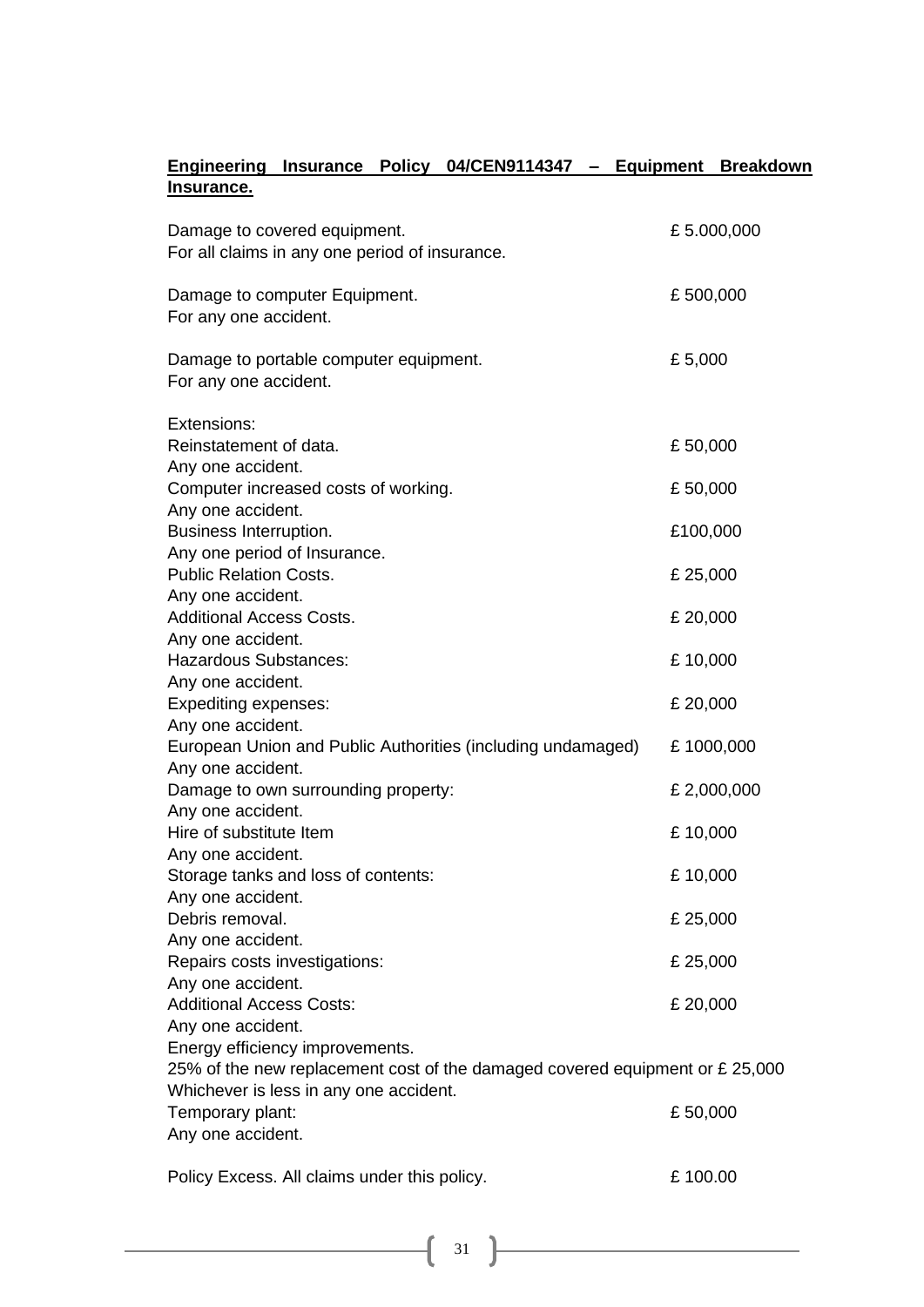# **BSE Engineering Inspection Policy 04CEN0387178.**

Boiler / Pressure Plant

Lifting and Handling Plant. Passenger/Goods Lift – Pennine Ser No 10673.

Annual Inspection in accordance with Statute.

# **7.0 PREMIUMS**

*Commercial Combined Insurance 04/XPG/9115690.*

Date due: Annual 7 March.

**£11,556.80**(2020/21 inc. Tax) - (2019/20 £11,366.69) (inc. Tax) Increase £190.11 (+ 1.67%). Premium paid monthly £47.22 including handling charge and Insurance Premium Tax.

# **Residential Property Owners Insurance 04/HHP/0155980.**

Date due: Annual 30 June.

**£413.95 (**inc. Tax) (2020/21) (2019/20: £ 279.12 inc. Tax) + £ 134.83 + 48.3 % due Limit of Liability now £ 5,000,000.

# **Engineering Insurance Policy 04/CEN9114347**

Annual 29 September.

**£ 242.82** (inc.Tax) (2020-2021) N.B. Engineering Policy split 2020 between two policies.

# **BSE Engineering Inspection Policy 04CEN0387178.**

Annual 29 September.

**£ 663.67** (inc.Tax) (2020-2021) N.B. Engineering Policy split 2020 between two policies.

# **8.0 DISPLAY OF EMPLOYERS' LIABILITY INSURANCE:**

The current certificate is displayed on the Notice Board in the Parish Office. Date of expiry of insurance policy 6<sup>th</sup> March 2022.

# **9.0 CLAIMS DURING 2020/2021.**

Claim made for sinkhole damage reported at Walton Park Cemetery. Claim was rejected as damage considered due to ground water levels whish are exempted under our insurance policy.

# **Deanery Synod Report**